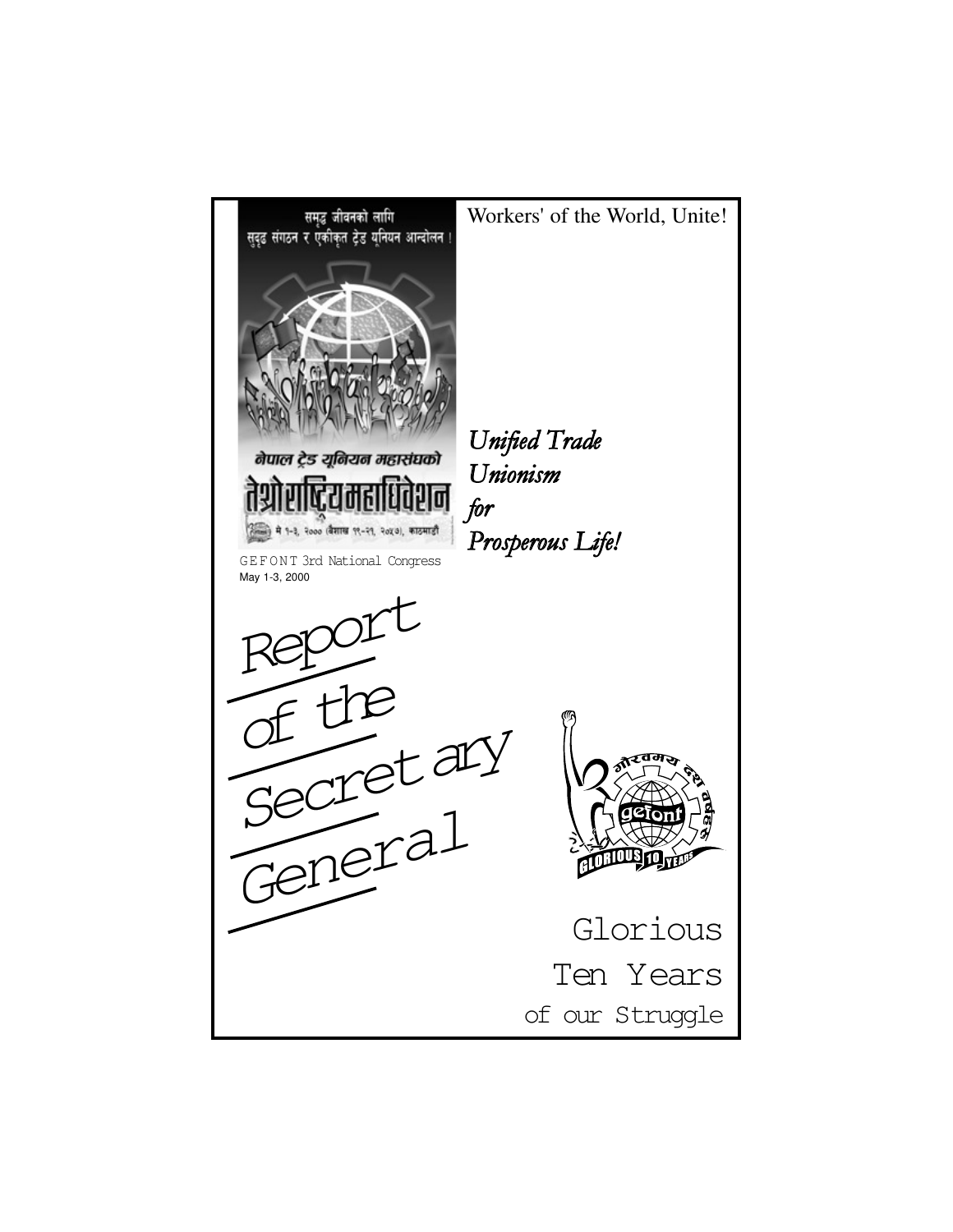GEFONT's 3rd National Congress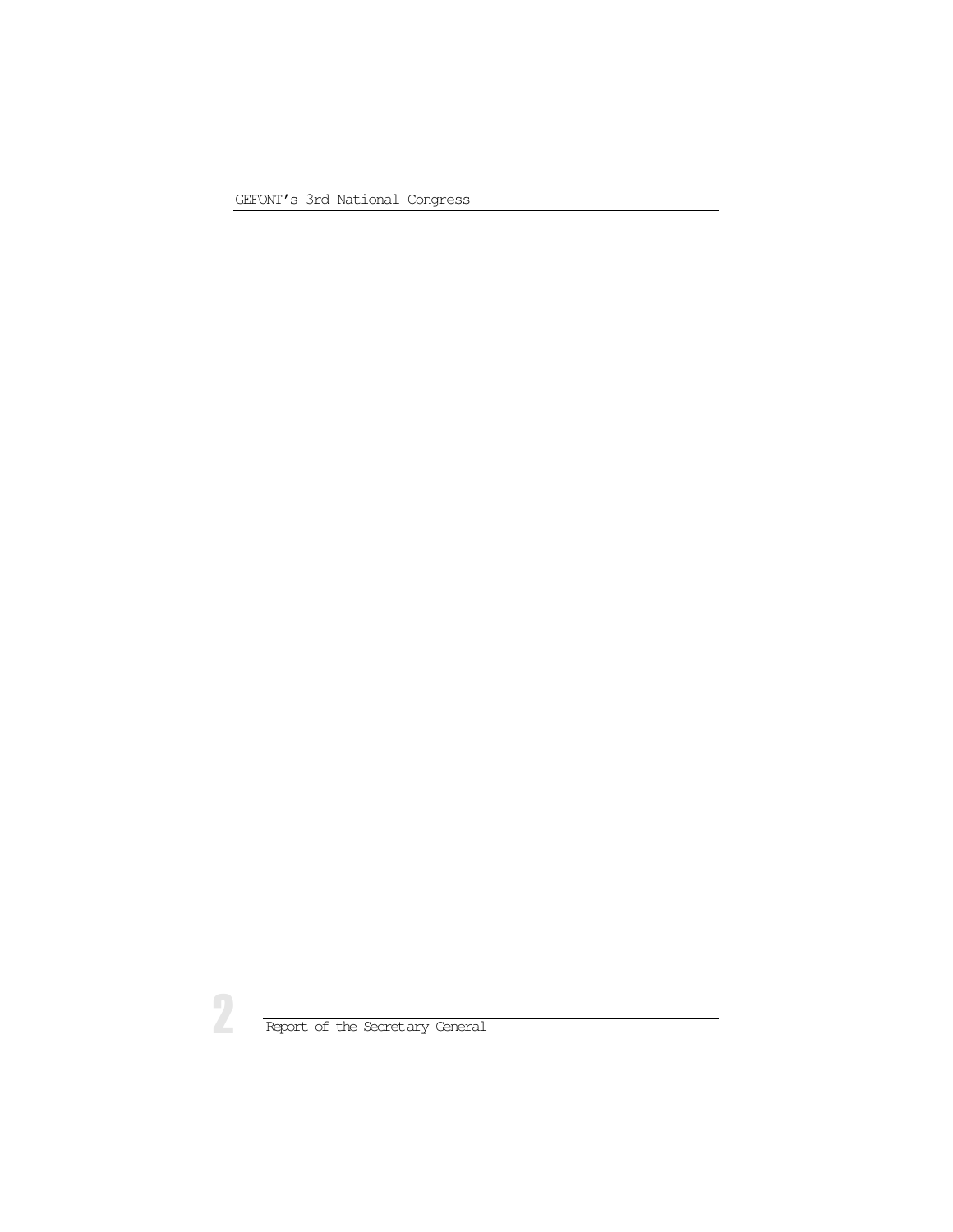

GEFONT has completed its glorious ten years. Achievements of the decade, on which we feel proud, are as follows:

## **1. Efforts for the development of unified trade union movement:**

The slogan 'Workers of the world, Unite!' has been raised by the trade union movement of Nepal from the very beginning. However, Nepalese trade union movement could not be developed on the spirit of 'one class - one organisation'. In 1979, efforts were initiated to reorganise our movement. But during the period, existing extremism and intolerance among the unions had developed a tendency of denying the existence of one another instead of developing the fronts and unifying the movement.

After this early phase, moves through fronts in special situations were begun. It also caused some illusive trends within the movement. The illusive concept 'trade unions for merely factory workers' developed the wrong feeling that service sector workers are petty bourgeois. Based on this wrong notion, white collar workers were made outsiders whereas a policy of providing membership even to the highly skilled technicians like engineers was adopted by the unions.

Union movement came to an easy phase of accepting the existence of one another after the mass movement of 1990, but it also created an environment of unhealthy competition. Though in papers there was a front among the left unions during active period of united left front of political parties, it came to a natural dissolve with the approaching general election. Scenario of the union movement became dominated by unhealthy competition and self-centred position.

Report of the Secretary General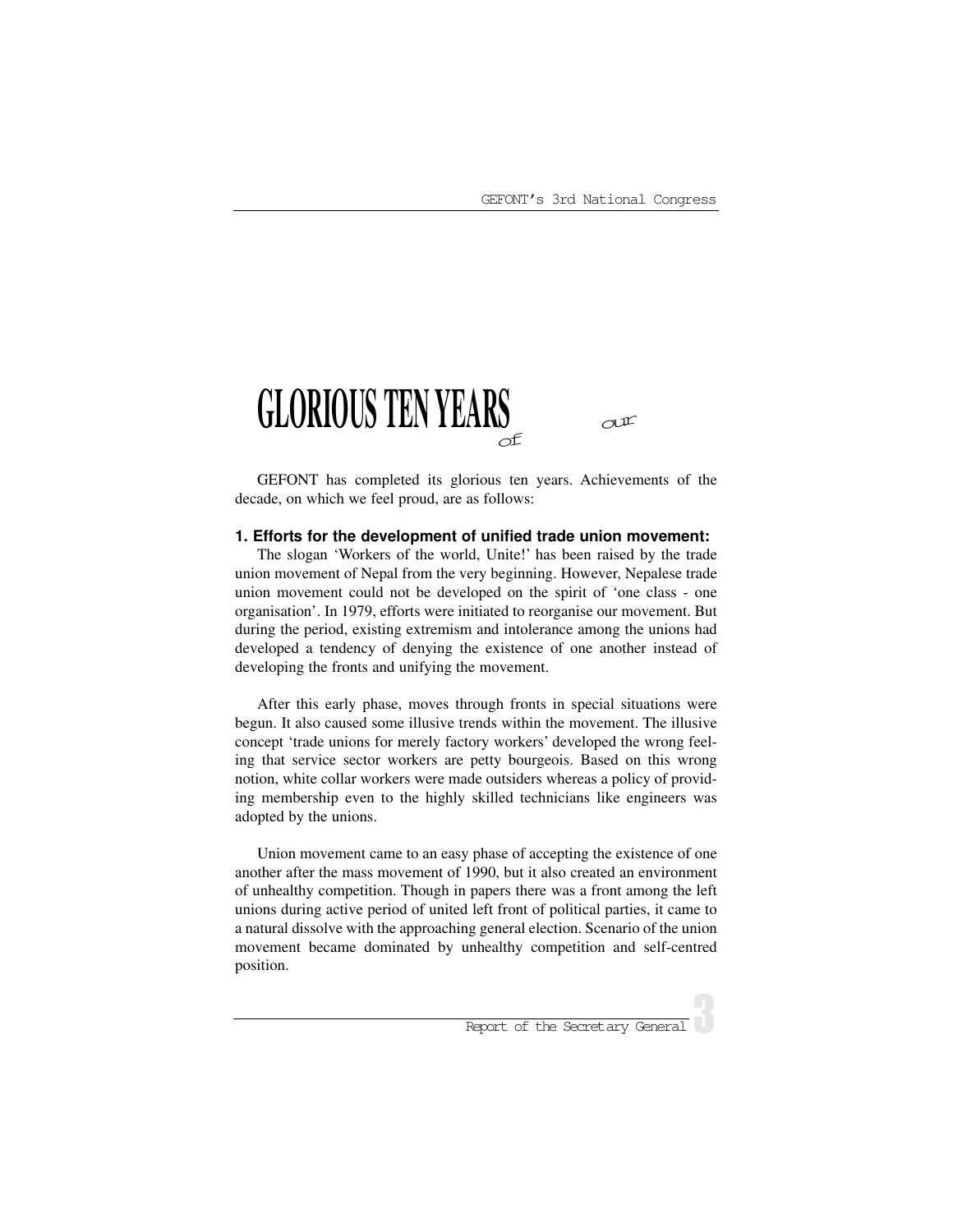Trade union Act was enacted in 1992 and then a debate 'trade union or professional organisation' crept into the trade union movement. Two questions emerged in this regard:

- O Union with CBA right or mere Association?
- m Independent trade union movement or a frontal trade union serving the patch-up policy based on vested interest of concerned political parties?

The debate about the limitation of trade union movement came on the surface.

Only after 1996, the right notion of 'All wage earners in the trade union' has gained its due place. Now it has become irrelevant to make front of leftist trade unions. Unions have, now, started to treat one another on the basis whether the union in question is legally recognised or not. Nowadays, a new debate is ongoing to develop a giant and unified trade union movement through the wide unity among the workers of agriculture, manufacturing and service sectors of work.

In order to launch union movement with a clear vision and in a planned manner, significant contribution is made by International Trade Union Conference in 1994 organised by GEFONT in Kathmandu. How to explain trade union movement? Unions were defined mainly in three forms:

- O Red (Genuine) Union
- **O** Yellow Union
- O Orange or Centrist Union

On the basis of colour, a tradition of defining relationship of unions with political parties was in use. The ITUC Put forward the concept of 'Pro Worker Trade Unionism', the basics of which are:

- O Independent
- **O** Mass based
- $\Omega$  Militant
- $\Omega$  Socialist

Based on this concept of Pro Worker Trade Unionism, GEFONT adopted the program 'One Union - One Voice'. While launching the program, GEFONT came to the conclusion of unifying the trade union movement through the integration of agriculture, manufacturing and service sectors both in formal and informal sectors of work.<br>
Heport of the Secretary General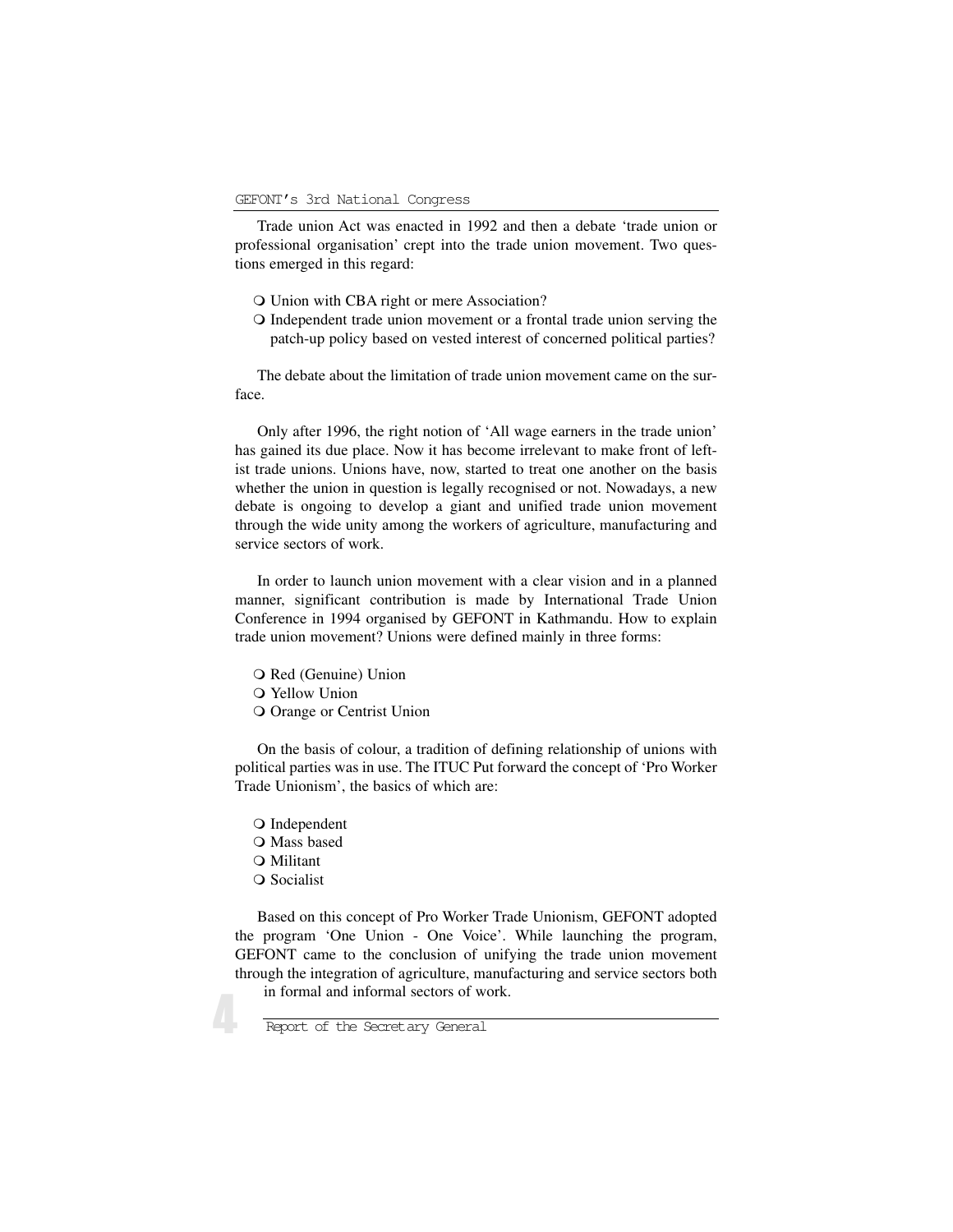#### **2. Organisation & mobilisation:**

GEFONT does not hesitate to claim that the expansion of organisation and mobilisation during the decade has been significant. There were only four founder federations - Nepal Independent Workers Union, Independent Transport Workers association, Nepal Independent Hotel workers Union and Nepal Trekking Workers Union - at the time of the establishment of GEFONT in underground existence in 1989.

In the open-air program in July 1990, the number of the federations under GEFONT umbrella reached to nine, which is reflected in the nine corners of our logo, too. Then started a campaign of forming more and more federations in order to have legal recognition of GEFONT as the first confederation of Nepal. Now the number of affiliates is sixteen. Formation of new federation on short-term vision at that time has also contributed to the efforts of enlarging the circle of the union movement.

As the latest campaign of expansion of organisation at that time, GEFONT Support Groups were formed. Initially the objective was to form GSG by the inclusion of Nepalese workers & friendly foreigners and to mobilise material-financial assistance, but while on the practice GSGs emerged as the organisation of Nepali migrant workers.

The first policy of expansion & mobilisation was based on 'Many organisation - Large Membership'. After first national congress, policy of 'Strong Organisation - Large Membership' came into practice. Thirdly, the policy of 'Planned & Manageable Organisation - Expansion & Members in New Sectors' was forwarded after second national congress. Second National Congress adopted 'Line Industry Campaign' in order to end up adhocism in the union movement and to strengthen organisational structure. The campaign was successful towards:

- O Restructuring of large federations on the basis of the nature of work
- $\Omega$  Unification & polarisation of federations of similar nature into one
- O Development of departmental structure based on nature of job in various federations.

The success of this campaign is reflected in the activities of Nepal Independent Food & Beverage Workers Union, Nepal Independent textile & Garment workers Union, Nepal Auto Mechanics Union and Union of Trekking, Rafting &Travel Workers, Nepal as the new restructured unions and also in the international affiliation of Chemical Iron Union (NICIWU) with ICEM & Construction sector union (CUPPEC-Nepal) with IFBWW.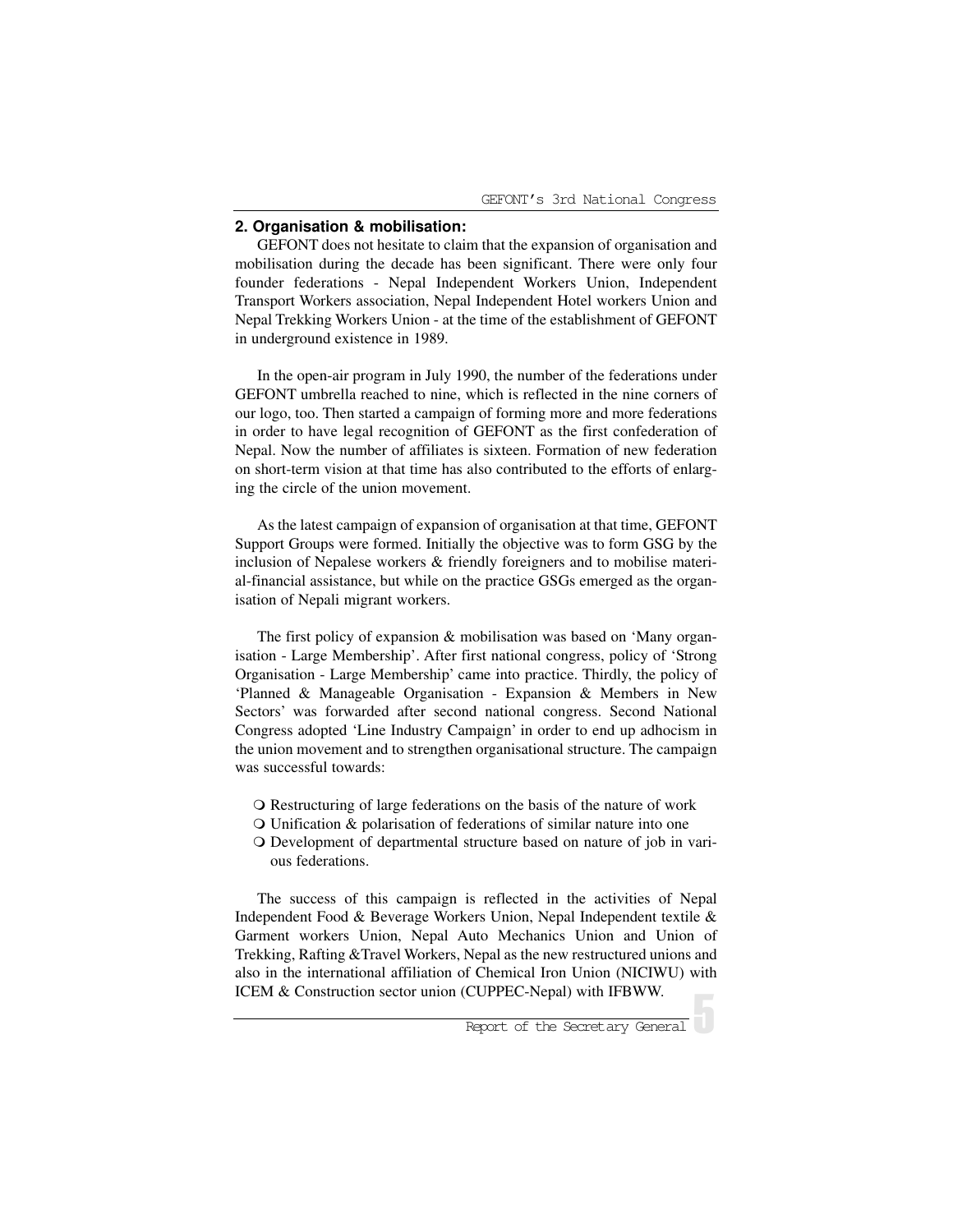As mentioned in the 11-point program 'GEFONT By 2000' adopted by the Second National Congress, the campaign of unionisation of agricultural workers is another program related to organisational expansion & mobilisation. In the course of unionising the Two Million agricultural workers in the mainstream of union movement, following achievements are mentionable:

- m Registration of 'Federation of Agricultural workers, Nepal' as the union of largest membership under GEFONT fold.
- O Fixation of minimum wages and working hours for agricultural workers.
- O Government declaration to eliminate gender discrimination in agricultural sector.
- O Formation of Minimum Wage implementation Monitoring Committee in central level and participation of GEFONT in the committee

The strength of the union is measured through its total membership. But it is difficult in our country to evaluate it because of poor database. In this regard, the first FES publication Labour Institutions and Economic Development: A study of Nepal (1993, New Delhi) has evaluated the union membership to be:

| GEFONT: | 235,000 |  |  |
|---------|---------|--|--|
| NTUC:   | 160,000 |  |  |
| Others: | 95,000  |  |  |

On the other hand, the registration of enterprise unions in formal sector shows a clear position as follows:

| <b>Name of Union</b> | No. of Reg. unions | <b>No. of Active unions</b> |
|----------------------|--------------------|-----------------------------|
| <b>GEFONT</b>        | 788                | 580                         |
| NTUC-                | 574                | 297                         |
| <b>Others</b>        | 265                | 174                         |

The position of different national centres is evaluated in a recent publication 'Productivity, Wages, Employment & Labour Market Situation in Nepal, The Role of Trade Unions' published by NEFAS/FES (August 1999, Kathmandu), which provides the statistics of total membership as follows:

| <b>GEFONT:</b> | 301,176 |
|----------------|---------|
| NTUC:          | 194,000 |
| DECONT:        | 17.670  |

Report of the Secretary General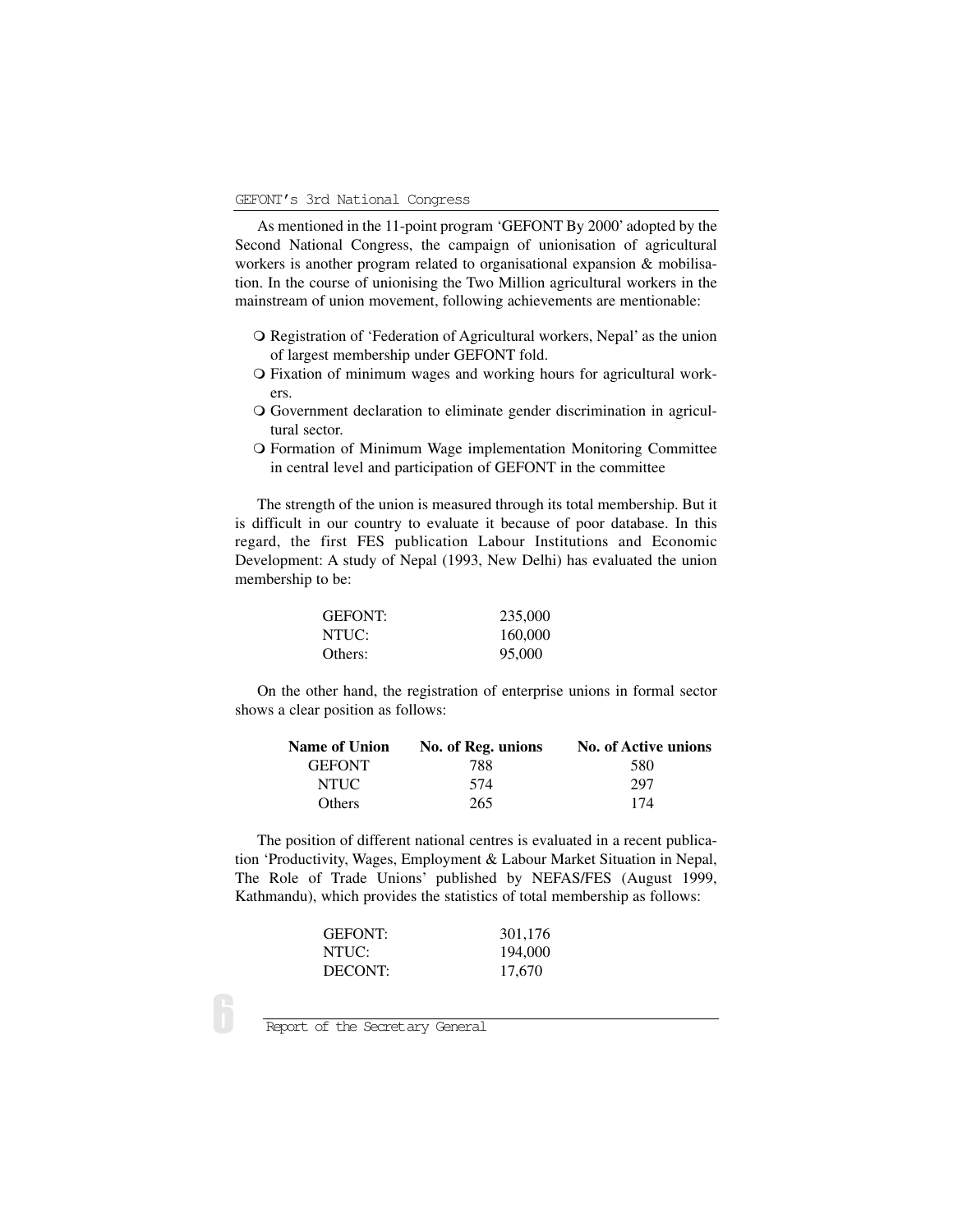With respect to the number, there may be different views. In our case, we have now classified GEFONT membership into three categories. The position as made available by our national affiliates after renewal in the eve of the Third National Congress is given in the table below:

| S.N             | Name of Affiliates                 | Paid up    | Signature  | Active            | Associate |
|-----------------|------------------------------------|------------|------------|-------------------|-----------|
|                 |                                    | Membership | Membership | Enterprises       | Members   |
| $\mathbf{1}$    | Nepal Independent Workers'         |            |            |                   |           |
|                 | Union (NIWU)                       | 1,000      | 3,500      | 73                | 7,800     |
| $\overline{2}$  | <b>Independent Textile Garment</b> |            |            |                   |           |
|                 | Workers' union of Nepal            |            |            |                   |           |
|                 | (ITGWUN)                           | 5,000      | 15,000     | 104               | 32,000    |
| $\overline{3}$  | Independent Transport-Workers'     |            |            | individual        |           |
|                 | Association of Nepal (ITWAN)       | 12,853     |            | 12,853 membership | 52,655    |
| $\overline{4}$  | Nepal Independent Carpet           |            |            |                   |           |
|                 | Workers' Union (NICWU)             | 2,000      | 5,154      | 82                | 20,480    |
| $\overline{5}$  | Nepal Independent Hotel            |            |            |                   |           |
|                 | Workers' Union (NIHWU)             | 5,538      | 8,000      | 100               | 20,000    |
| $\overline{6}$  | Union of Trekking-Travel-Rafting   |            |            |                   |           |
|                 | Workers, Nepal (UNITRAV)           | 1,284      | 9,716      | 59                | 11,000    |
| $\overline{7}$  | <b>Independent Press Workers'</b>  |            |            | individual        |           |
|                 | Union of Nepal (IPWUN)             | 250        |            | 850 membership    | 3,800     |
| $\overline{8}$  | Independent Tea plantation         |            |            |                   |           |
|                 | Workers' Union of Nepal            |            |            |                   |           |
|                 | (ITPWUN)                           | 2,500      | 5,500      | 33                | 9,500     |
| $\overline{9}$  | Nepal Auto-mechanics Trade         |            |            | individual        |           |
|                 | Union (NATU)                       | 1,800      |            | 1,800 membership  | 4,000     |
| $\overline{10}$ | Central Union of Painters,         |            |            |                   |           |
|                 | Plumbers, Electro & Construction   |            |            | individual        |           |
|                 | Workers-Nepal (CUPPEC)             | 4,790      |            | 4,790 membership  | 22,500    |
| $\overline{11}$ | Independent Garbage cleaners'      |            |            | individual        |           |
|                 | Union of Nepal (IGCUN)             | 8,18       |            | 1,046 membership  | 4,100     |
| $\overline{12}$ | Nepal Independent Food &           |            |            |                   |           |
|                 | Beverage Workers' Union            |            |            |                   |           |
|                 | (NIFBWU)                           | 3,029      | 3,029      | 52                | 9,200     |
| $\overline{13}$ | Nepal Independent Chemical-        |            |            |                   |           |
|                 | Iron Workers' Union (NICIWU)       | 3,813      | 3,813      | 68                | 20,540    |
| 14              | Nepal Riskhaw Pullers' Union       |            |            | individual        |           |
|                 | (NRPU)                             | 3,000      |            | 14,000 membership | 18,000    |
| 15              | Federation of Agricultural         |            |            | individual        |           |
|                 | Workers-Nepal (FAWN)               | 3,000      | 35,257     | membership        | 75,000    |
|                 | <b>Total</b>                       | 52,175     | 1,25,508   |                   | 310,575   |

Report of the Secretary General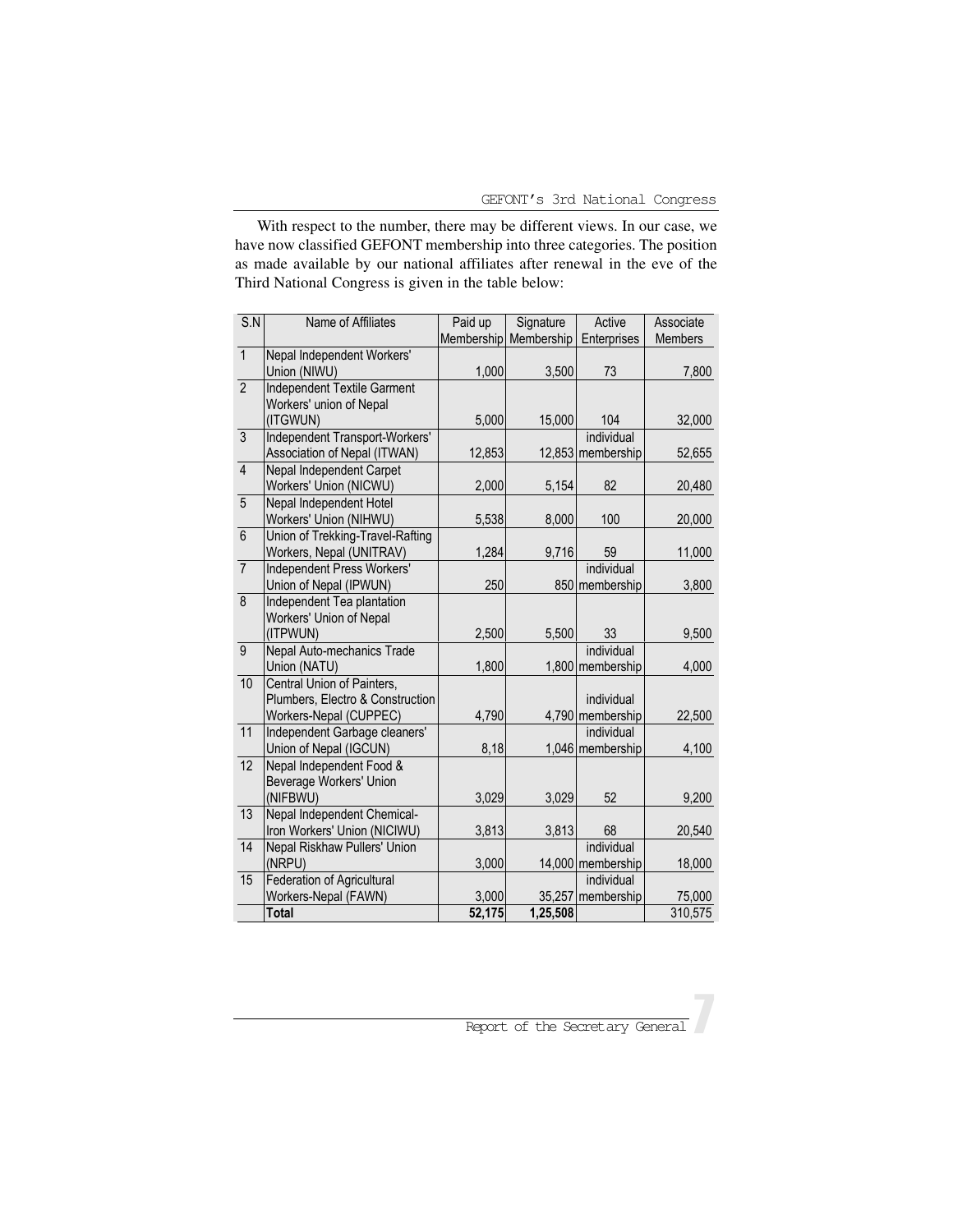## **3. Struggles & Movements of the Decade:**

Our struggle has two sides - politics related and labour related. Following are the political struggles and movement in the past decade.

- O Active involvement in anti Panchayat movement and establishment of multiparty system.
- m Active participation in struggles related to nationalism as Tanakpur, Mahakali, border disputes etc.
- $\Omega$  Active participation in favour of pro people forces during General & Local Elections.

A number of struggles for the protection and safeguarding of the interest of workers have been launched during the decade, the achievements can be summed up as:

- $\Omega$  Development of controlled  $\&$  planned movement from the early phases of uncontrolled & spontaneous struggles.
- O Widening of the movement from limited organised sector towards urban and rural informal sector including different services and agriculture.

Altogether 87 struggles were led by GEFONT during the decade. The Third assembly of GEFONT National Council had given a mandate of mass mobilisation & movement. So, during mid January to mid February, GEFONT moved among the masses in the signature collection campaign through the post card mentioning seven causes of the movement. The number of signature presented to the Minister of Labour during the campaign was 39,602; the target was 50,000, which stands to be the achievement of 79.2%. The campaign was limited to organised sector and proved to be successful to mobilise workers in enterprises.

During the same period, card signature campaign was launched with the demand for paid leave in 8 March for women workers. The number of the card presented to the Minister of Labour was 6,676.

## **4. Educational Campaign:**

Trade union education campaign in our movement is taking a planned and organised shape from an unorganised spontaneous phase. During the decade, educational activities were underground, semi-underground and open in accordance with existing environment. The focus was on:

 $\Omega$  Political freedom & right to workers to form organisation O Formulation of progressive labour laws<br>
Report of the Secretary General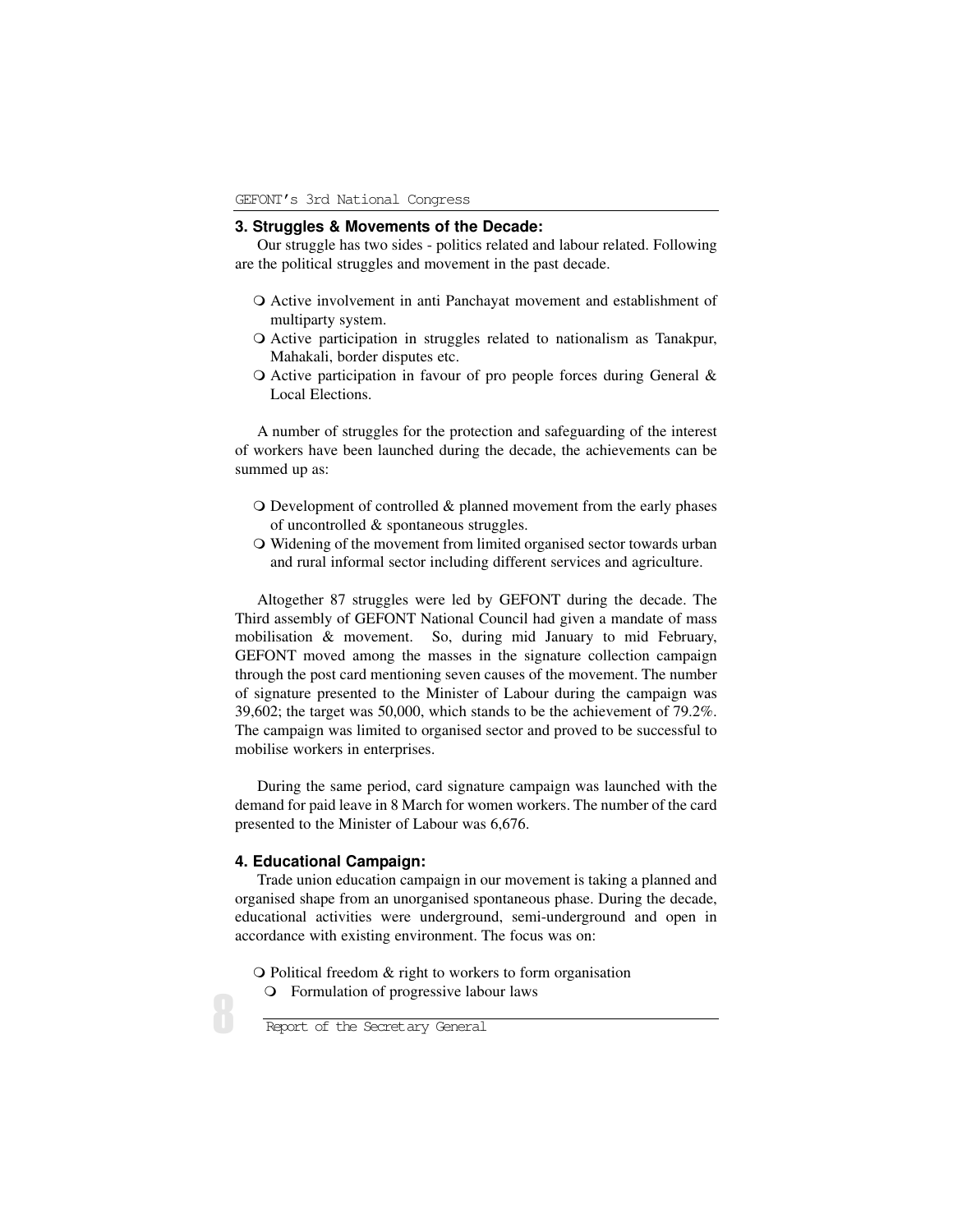m Right of collective bargaining and ideological as well as philosophic topics

After the First National Congress in 1992, departmental structure was developed for trade union education. The achievements of the time are as follows:

- $\Omega$  Information & management training in a participatory approach in cooperation with Asia Monitor Resource Centre in 1992.
- m The training was helpful to establish GEFONT Resource Centre and to develop new curriculum in trade union education.
- O Beginning of systematic trade union education program in the form of TRUE Campaign in June 1993.
- m Literacy program launched in selected areas of all five-development regions in 1994.
- O Development of the Concept of Mobile Trade Union School

Moreover, TOT programs have been organised as mentioned below:

- O The first TOT in 1993
- O TOT for literacy classes in 1994
- m The first TOT based on training & education methodology in 1997
- O Advanced level TOT program in1998
- m Facilitators Training based on ILO ACTRV course of Trade Union Management & Leadership Development in 1999.

It is also to be noted that GEFONT made efforts to establish National Labour Academy in co-operation with other organisations & experts in order to create an environment of action research on labour issues and to develop advanced materials for workers education. Now, the Academy is functioning.

During the period, GEFONT educational curriculum was classified into three:

- m **Basic course**  labour laws, trade unions and political parties, collective bargaining, basic trade union knowledge.
- m **Special course** Contemporary and leading issues (tackled during the period are Labour Policy, Child Labour, Bonded Labour, Migrant Workers, Agricultural Workers)
- **O Advanced course** Detailed study on any of the subject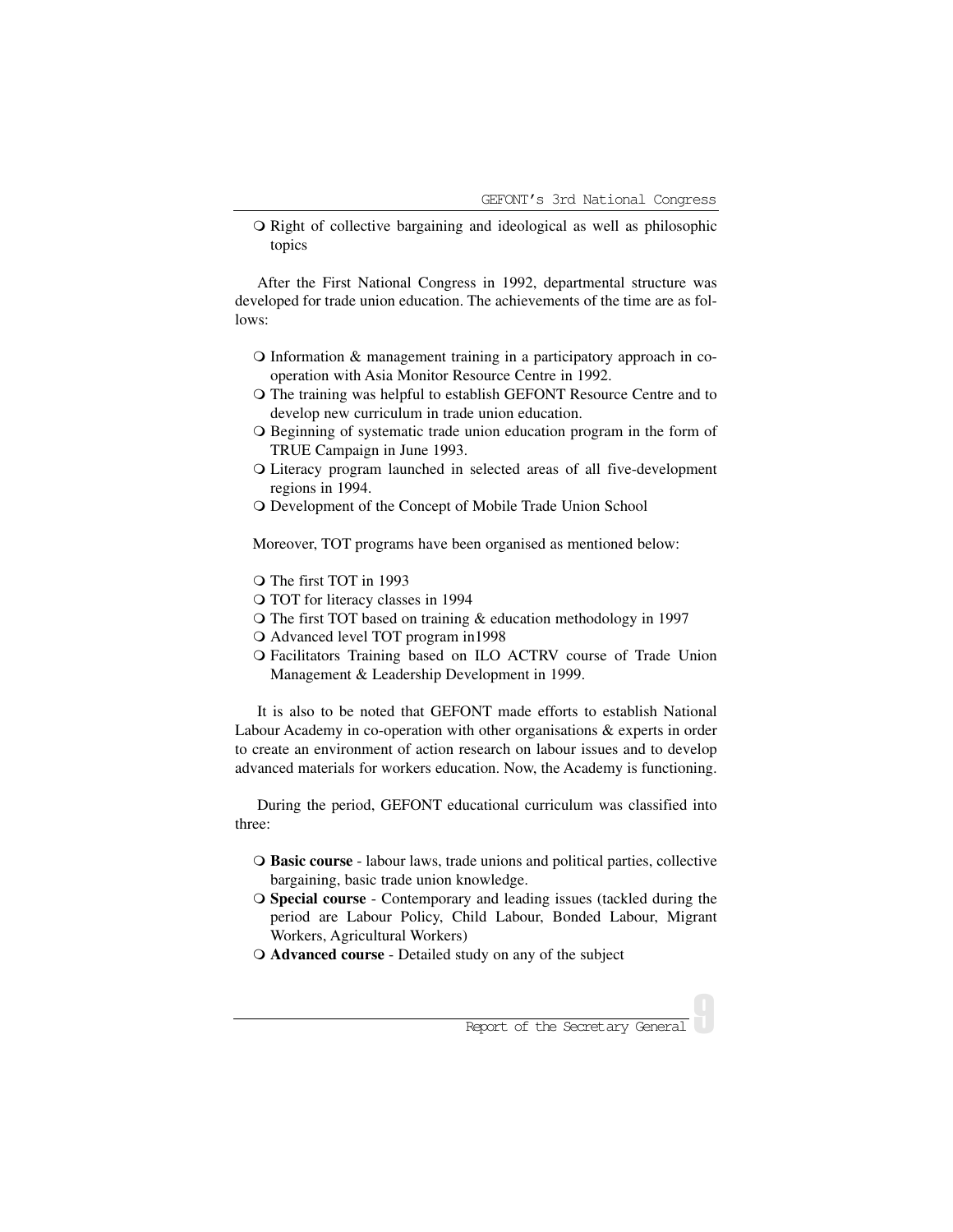On the spirit that training gives knowledge, GEFONT tried to develop skilled manpower within its fold. In initial days, it was limited to the activities of leaders & leadership development. In this regard, the systematic approach was Cadre Top 100 campaign. Before the Second National Congress, there was no systematic effort towards HRD. After the Congress, the efforts in this regard can be mentioned in the following way:

- m **Internal training** (including discussions and seminars organised by GEFONT Departments)
- **Q** Internship Programs
- O Comparatively long subject based training of various training insti**tutes**

(Six persons sent in ILO Turin Centre In Italy for five week training, Two persons in Histadrut Training Institute in Israel for three month training, one person in three week TOT organised by IRR in Nepal and two persons in three week training on trade union management & leadership development organised by ILO-ACTRAV/DANIDA.)

 $\circ$  **Study & Observation Visits:** 

(An eight-member team visited SEWA of Gujrat, India for the study of workers co-operatives; One person in observation tour in India, Bangladesh and Pakistan organised by ILO-IPEC; One person in observation tour in Bangladesh organised by Caritas Nepal.)

m **Participation in friendly visits, seminars, workshops, meetings and gatherings** 

During the period, excluding the programs of GEFONT, altogether 217 persons participated in national level training in 16 different subjects. In addition, 97 persons participated in various international programs.

For the education programs and HRD, a number of publications have been done.

## **5. Involvement in the issues of social concern:**

In this period of our struggle, the concept 'Trade union is the social partner' displaced the wrong traditional notion that trade union is the equipment for increases in wages & facilities and that it is for strikes. Our movement has laid down two responsibilities of trade unions:

- m **Professional responsibility** related to rights & interests concerning job & employment.
- **O Social responsibility** related to the liberation of the oppressed segment of our society.

Report of the Secretary General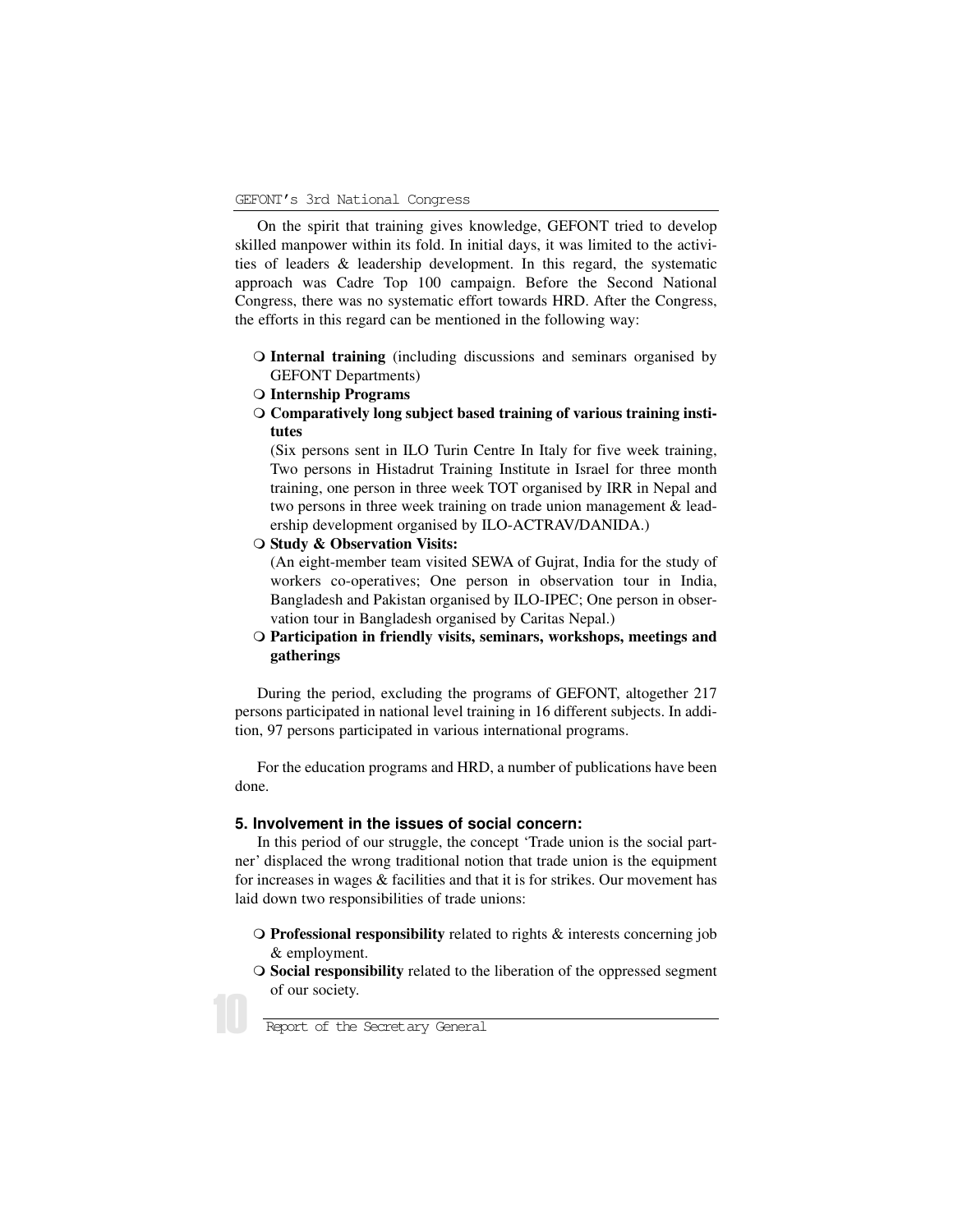Among the two, GEFONT has been active on the following issues of social concern:

- O Elimination of Kamaiya system, the bonded labour system.
- O Elimination of child labour and girls trafficking.
- $\Omega$  Programs against social & gender discrimination.
- **O** Human Right
- **O** Consumer issues like price hike, budget and other policies.
- **Q** Blood Donation
- O Games & Cultural Programs
- O Programs for victims of natural calamities.

## **6 Activities related to Social Security:**

During the glorious decade, a number of issues have been given a concrete shape from the former unplanned frame. Some initiatives on social security have been taken after First National Congress, which are as follows:

- O Financial-physical assistance through federations to the workers affected by labour disputes including strikes
- O Establishment of Emergency Fund Scheme as a beginning of institutional campaign
- m New institutional initiative on workers co-operative as a part of GEFONT By 2000 from Second National Congress
- O Sufficient financial assistance by ITWAN (GEFONT Affiliate of transport workers) to the members affected by road accidents
- **Q** Constant lobbying for social security system and network

# **7. Labour Laws & Trade Union Rights:**

As the achievement of the decade, we have received some new labour laws. Significant in this regard are Labour Act 1992, Trade Union Act 1992 and Transportation Act-1995. Moreover efforts to make corrections in the Acts were launched after Second National congress; the results are the following:

O First amendment in Labour Act 1992

- **O** First amendment in Trade Union Act 1992
- **O** First amendment in Foreign Employment Act 1986
- O First amendment in Bonus Act 1974

Coveninences have been felt in labour disputes, union registration and operation of welfare fund after these amendments.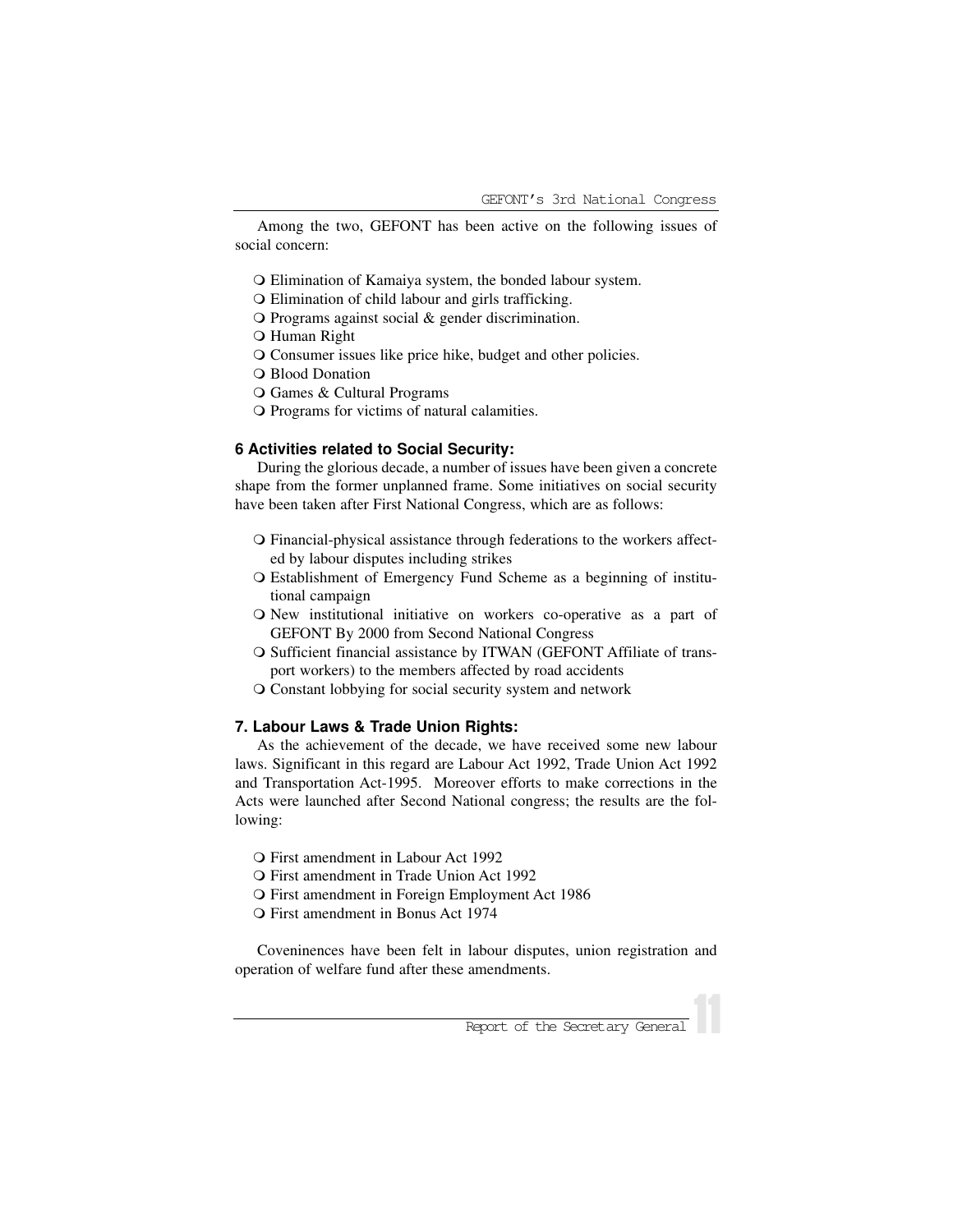With respect to the trade union right, 175 cases in the court have been handled by our Dept. of Trade Union Rights & Grievances Handling. Out of those, 45.71% were decided in favour of our members, 12% in favour of employers, 24% are in continuation and 18% cases are in pending.

### **8 Woman workers Campaign:**

A large number of Nepalese workforce consists of women workers. So, large participation of women workers from local to central level is essential in order to make our movement representative. Considering the reality, this campaign has been launched through CWWD.

There are two experiences of women participation in trade union movement. First is of separate trade union for woman workers. Second is of representation of handful of women in working committee and formulation of department or committee in the unions where the number of woman workers is considerably high.

GEFONT has different experience. "Participation, not mere representation" is our slogan in this regard. CWWD has been functioning as a special department with regard to the exercise of rights. And, at the same time it is enjoying the equal status of National Federation within the organisational framework of GEFONT.

CWWD is functioning in tiers:

- O Concentration in professional rights of women workers by forming RWWD & DWWD as well as separate departments in Centre of the National Federations.
- $\Omega$  Affiliation to the National women movement in order to fight for general women rights of the woman workers.

For the purpose, the policy of GEFONT in relation to CWWD can be expressed in three points:

O Direct representation of CWWD in GEFONT NEC.

- O At least 25% women participation in every programme of GEFONT.
- O 25% male participation in the programmes of CWWD.

Achievements after the formation of CWWD can be mentioned as follows:

**O** Increasing women participation in trade union activities.

O Good understanding on **representation, participation, sexual dis-**<br>Report of the Secretary General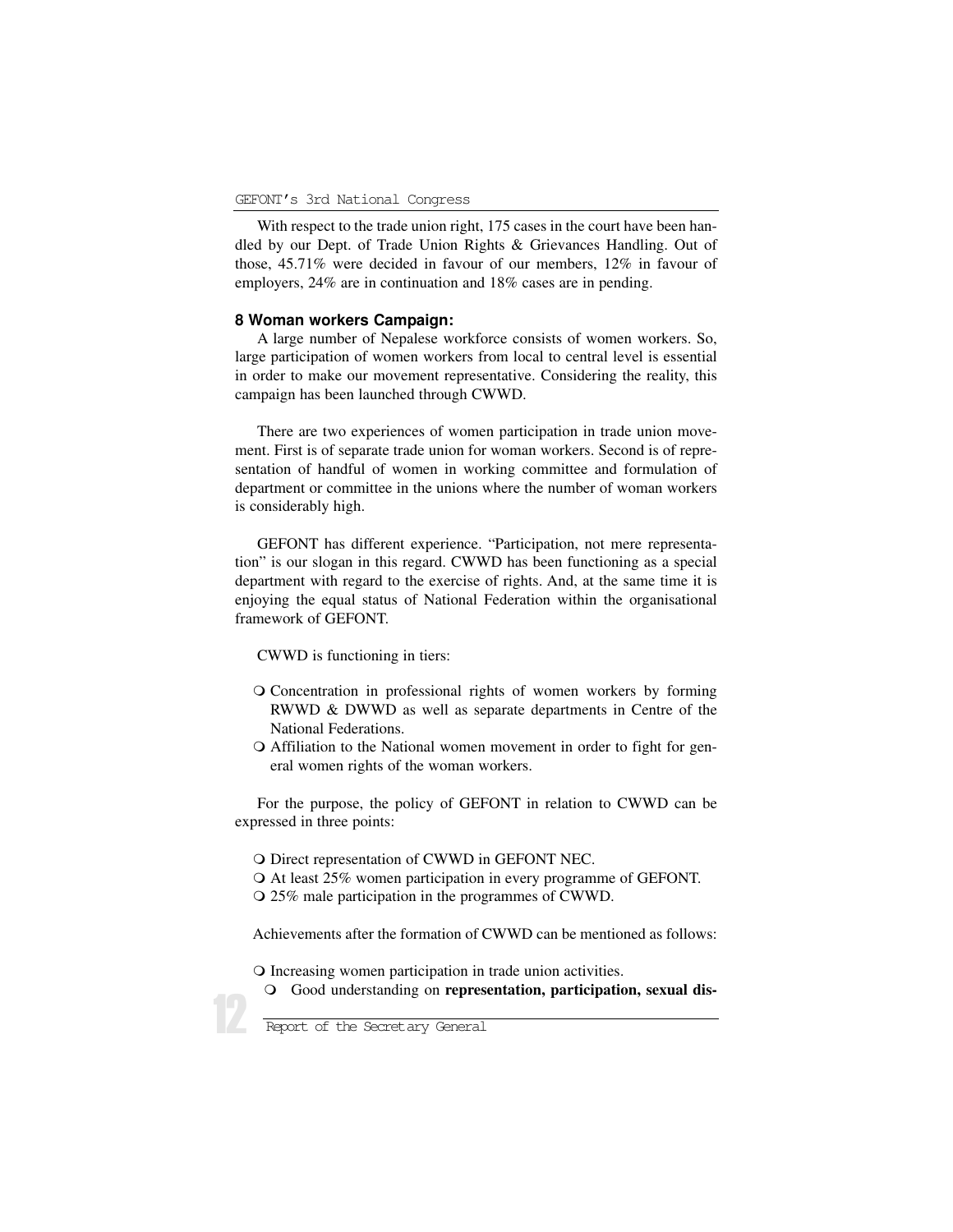- **crimination and gender discrimination** within GEFONT umbrella.
- O Establishment of 8th March as historical day.
- O Identification of problems of women workers.
- $\Omega$  And initiatives in garbage cleaning and tea plantation to enjoy paternity leaves also.

### **9. GEFONT and contemporary politics**

The trade union movement of Nepal has been divided into leftist and nonleftist unions from the very beginning. This type of polarisation is still in continuation even after the mass movement of 1990. After the enactment of Trade Union Act 1992, political division of trade unions is basically represented by:

 $\Omega$  GEFONT as the legally recognised leftist trade union centre  $\Omega$  NTUC as the legally recognised rightist trade union centre

Other centres do not exist with the legal point of view and are just the **paper unions** traditionally affiliated to the various political parties.

On the question of trade union and contemporary politics, both the main streams are following the political trade unionism. However, there are differences in the issue of relationship between trade union and the political parties.

The relation of NTUC with the political party is based on opportunist character. As a result, though Nepali Congress is not divided formally, the leadership of NTUC divided into two groups; which resulted formal division of the Union - NTUC & DECONT.

On the contrary, GEFONT has explained its relationship with the parties as **engagement with organisational autonomy**. It refers to:

- m Working in co-operation for same political mission with the political party of the same vision.
- **O** Organisational independence
- m Choice of political party by the members as their personal freedom.

Under this policy, GEFONT is in close hand-in-hand relationship with CPN-UML. Although GEFONT was fully aware of the limitation of the **minority and coalition government** of CPN-UML, it has played a role of **comrade -in -arm** during the movement and has staged its reservation and protest on non-pro worker activities during its participation in Government.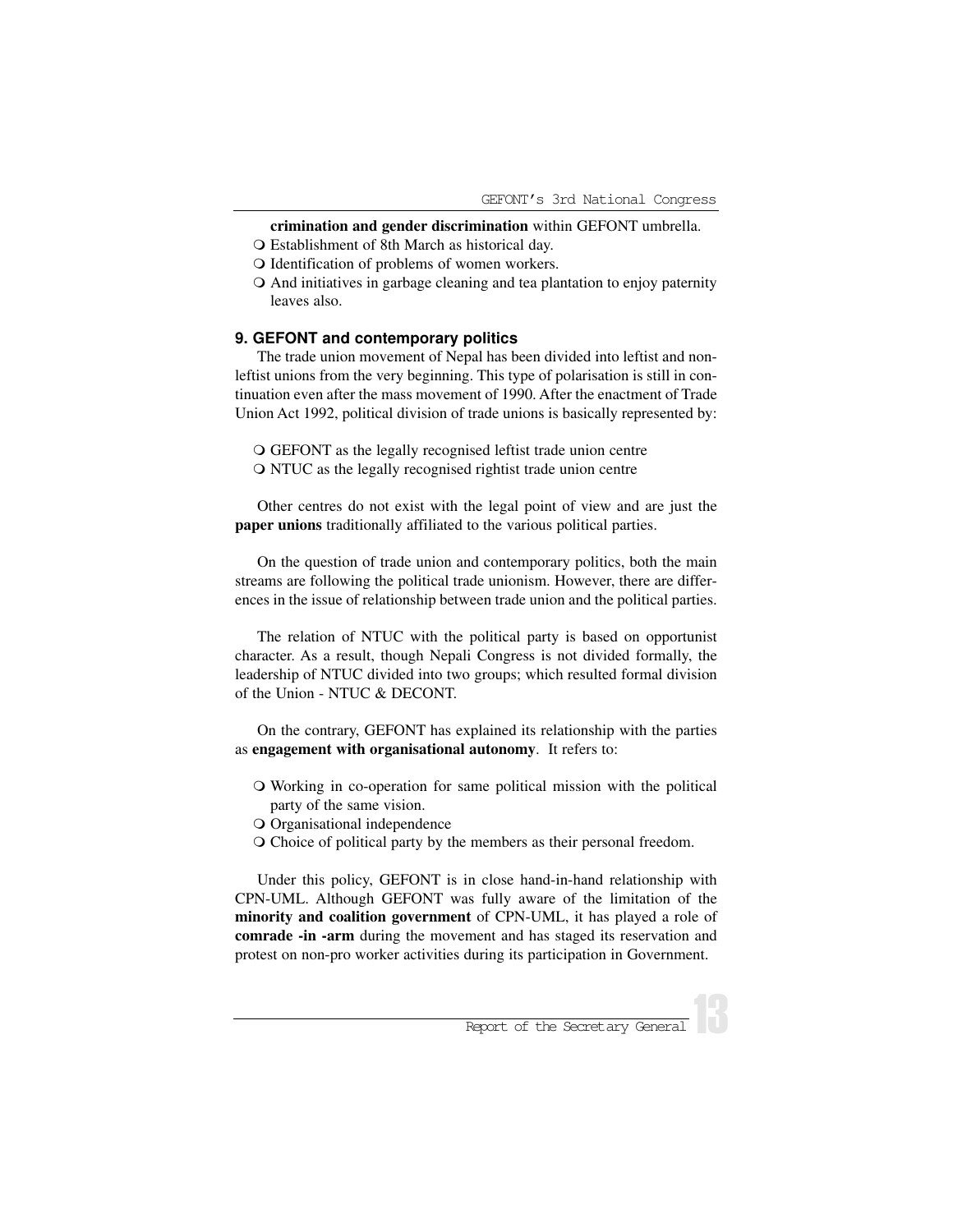Because of this concrete policy and relationship, GEFONT did not have to face division and inside fighting even in the period of division in the parliamentary party of CPN-UML.

## **10. Miscellaneous**

- a) **OSH**: Though information oriented activities were started before Second National Congress, OSH was paid high emphasis through its inclusion as a campaign in the program 'GEFONT By 2000' adopted by the Congress.
	- O Subject Committee has been formed to launch this campaign. GEFONT has been participated in various training and exposure programs organised by national and international organisation related to OSH.
	- O After Second National Congress, GEFONT is also involved in OSH project launched by the Government and environment project- ESPS under HMG/DANIDA co-operation.
- b) **Labour Building** Construction Campaign: Second National Congress had announced "GEFONT will have its own building by 2000"and the construction of the Building will be symbol of **Dignity & Unity** of workers". To meet the challenge and sentiment of the Congress, GEFONT has recently purchased the same building where its central office was situated. This building is named as *Man Mohan Labour Building* in the name of Com. Man Mohan Adhikary, the founder leader of Nepali trade union movement.

We have gained these achievements in the course of our struggle. Is it sufficient?

**We commit**- During the Glorious Ten Years of our struggle, there have been weaknesses from our parts in between the activities.

#### **One**

- O Spirit of the movement for democratic constitution could not be realised to the fullest extent. Even the oppressors of the movement enjoyed impunity and our movement could not become successful to pull them under the legal punishment.
- m Co-ordination with various peoples' organisation could not be translated into practice to the desired extent.

## **Two**

O Though the policy intervention was highly significant during this<br>
Report of the Secretary General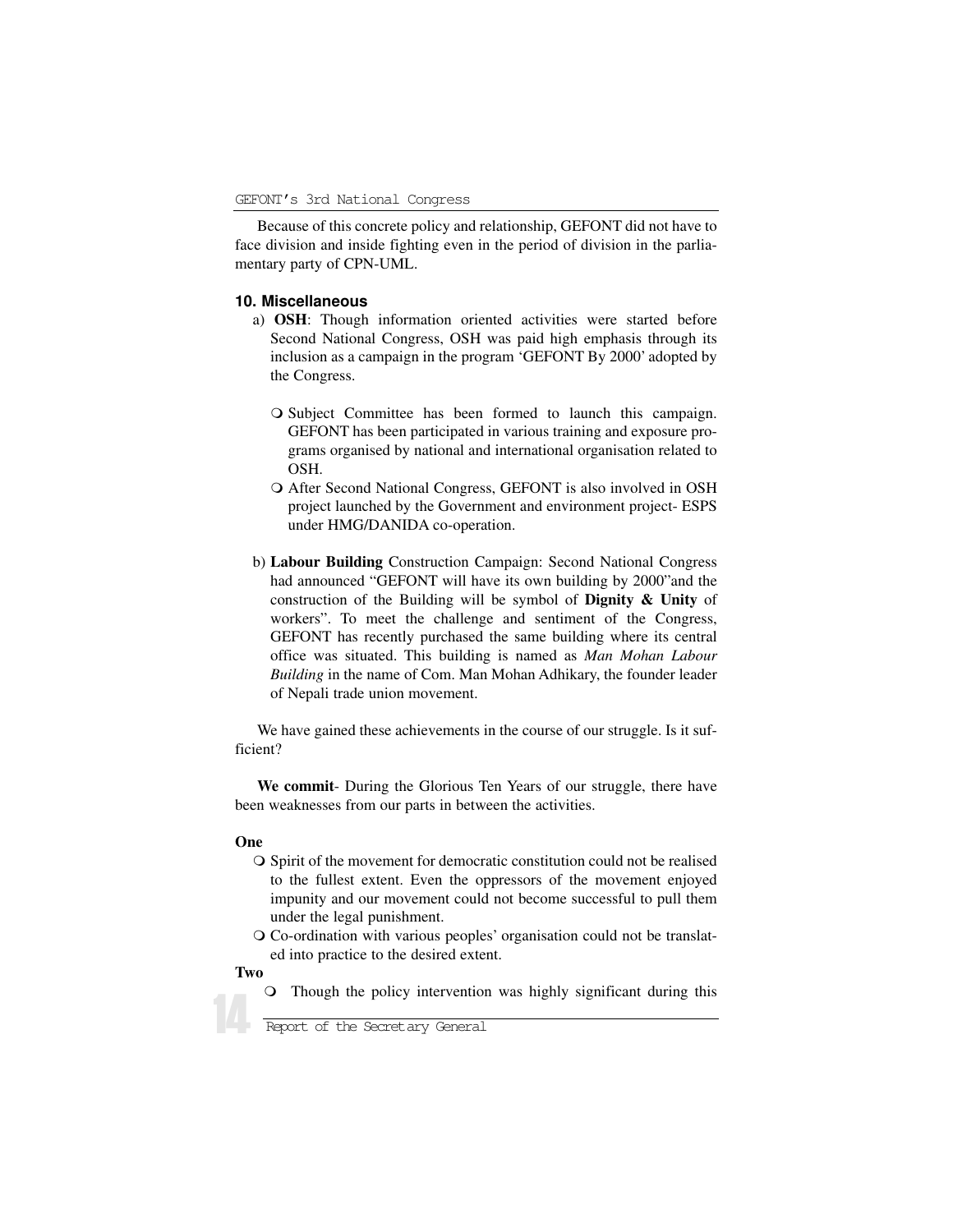tenure, we became less impressive in mass mobilisation on specific National labour issues.

# **Three**

m Effective implementation of labour laws could not be realised in practice as expected.

#### **Four**

 $\Omega$  We became less effective within our rank  $\&$  file to make a clear understanding in various components of the Labour Policy and our position.

# **Five**

O Our movement still demands more effective departmental exercise and conducive organisational structure.

**Six**

O Because of the bureaucratic delay in the amendment of trade union act, our programme of **One Million Membership** proved to be ambitious even in a situation of high potentiality.

Besides, there are various opportunities for our movement, which can be listed out as following:

# **Our Opportunities:**

- O Establishment of multiparty system and democratic constitution
- **O** Recognition and involvement in Central Labour Advisory Committee
- O Acceptance of trade union movement as social partner
- O Strong membership base and expansion of trade union movement
- O Openness created by globalisation
- $\Omega$  Increasing international relation
- $\Omega$  Contact & development of relationship with organisations like ILO
- O Increasing participation of women workers
- $\Omega$  Sufficient publication and education campaign
- O Mobilisation of internal and external resources
- **Q GEFONT Building**
- O Resource centre
- O Large workforce of Agriculture and service sector
- O Access of trade union workers in political parties

Not only opportunities, but also there are Challenges to be faced. Following points can be listed out as **Our Challenges**-

- O Capital friendly forces in Government instead of pro-worker forces
- O Anti-worker provisions in labour laws and no control of pro-worker forces in labour related state machinery

Report of the Secretary General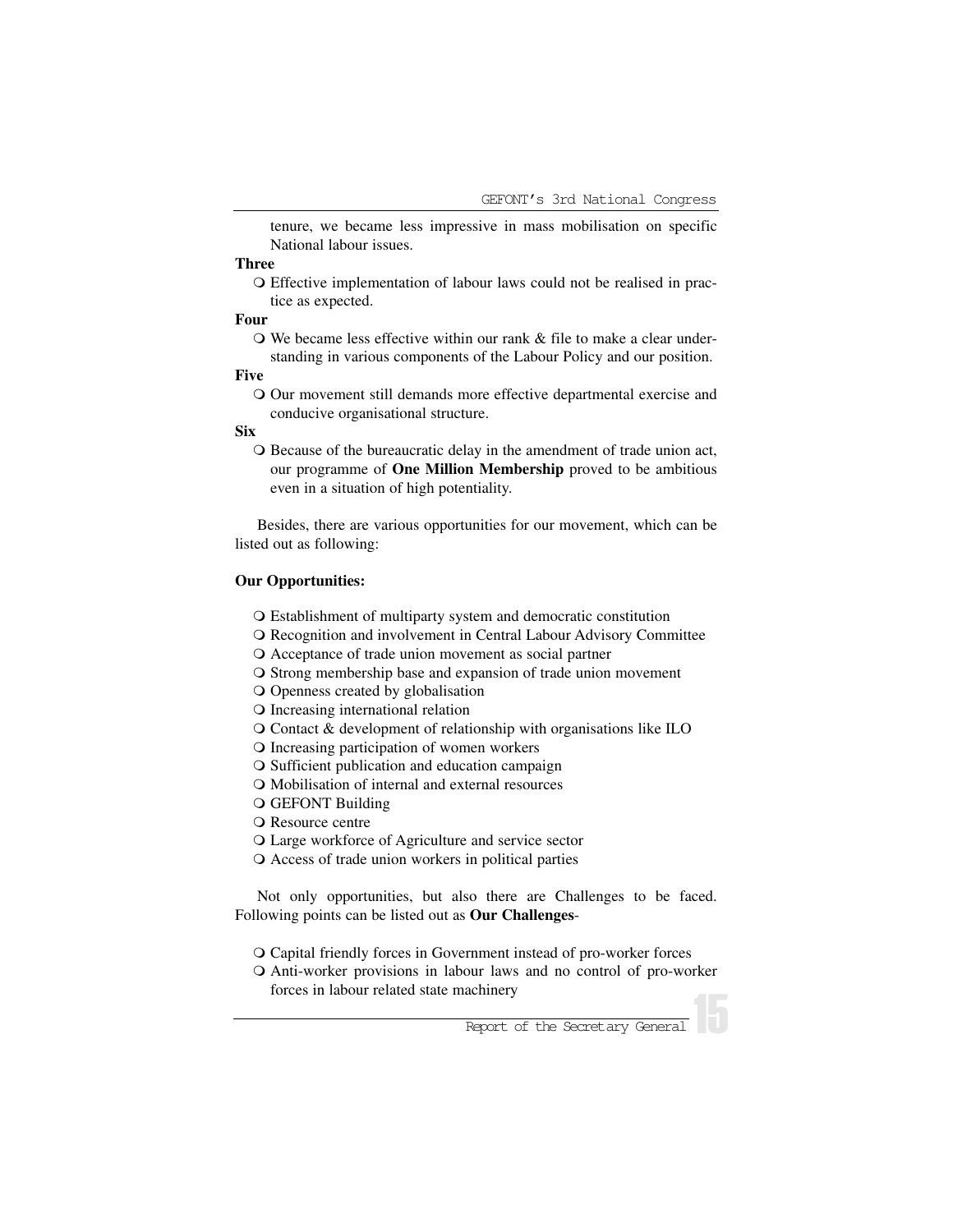- O Less social recognition of the coverage of the trade union movement
- O Adverse effect of Globalisation
- O Weak position of Socialist forces in International trade union movement
- O Patriarchal social structure
- O Less development of required Human Resources
- O Poor internal resources
- O Poor data base
- O Concept of Unified trade union movement including agriculture, services and manufacturing sector not yet established
- m Less realisation of political parties regarding the strength of trade union movement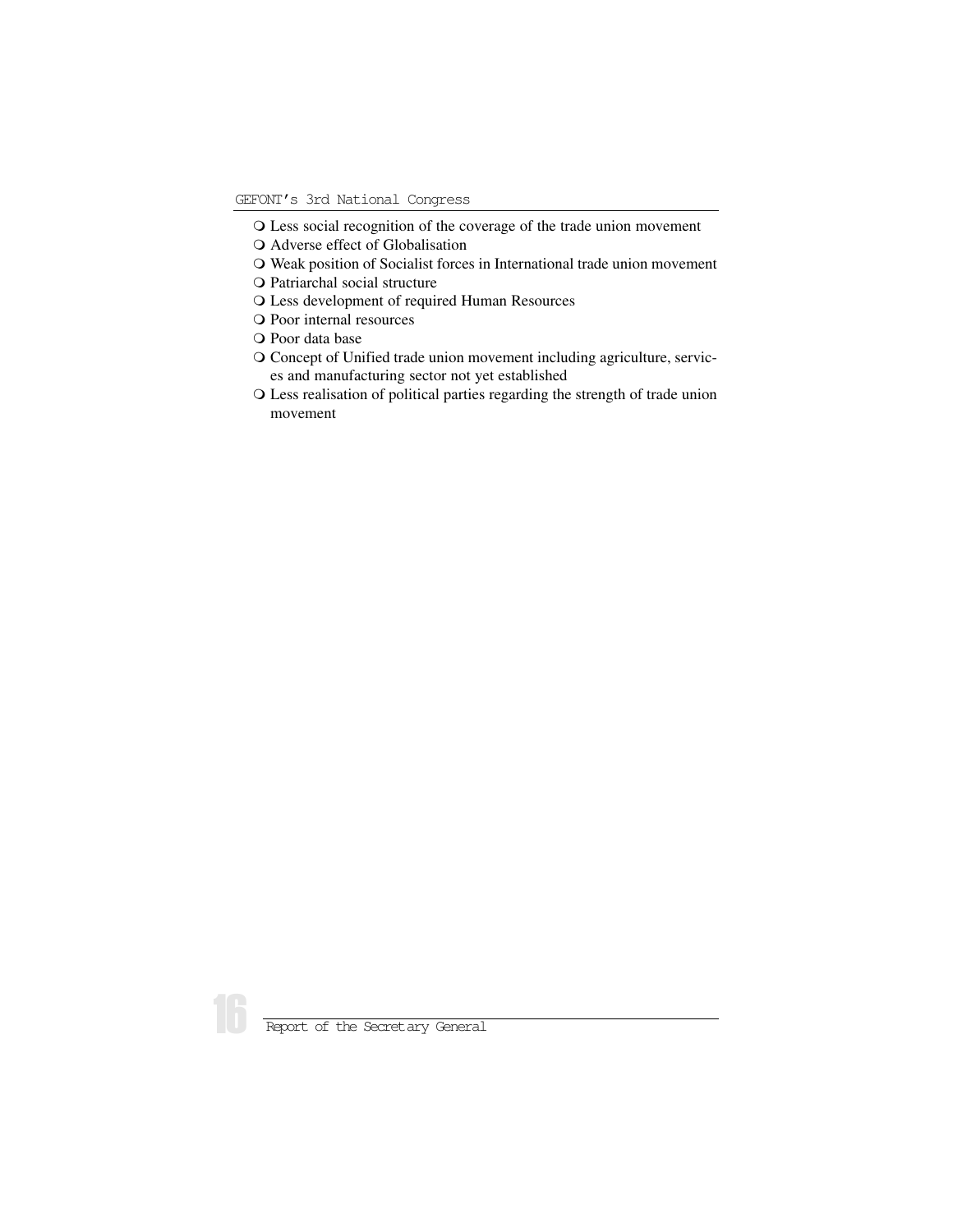GEFONT's 3rd National Congress

Policy Document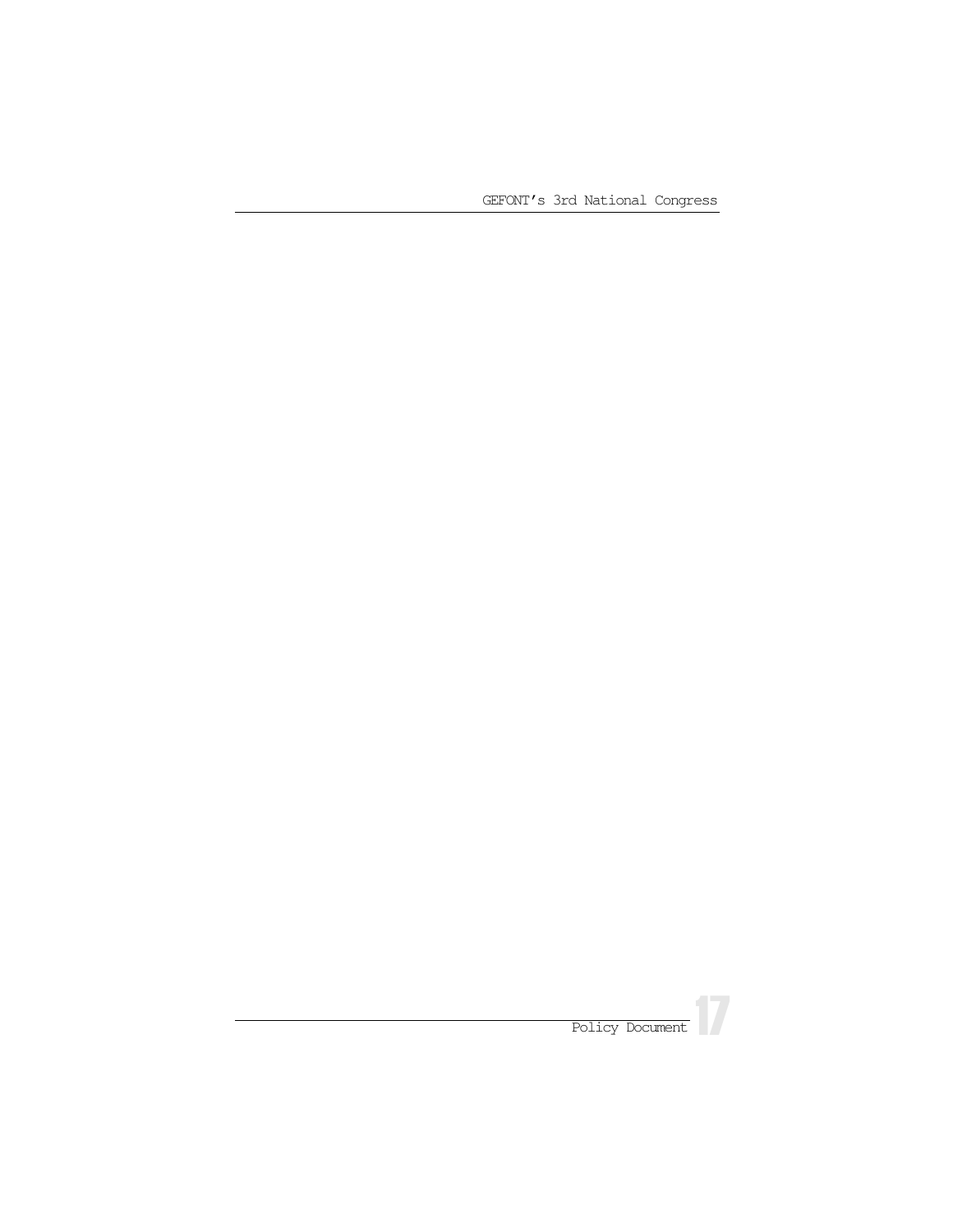GEFONT's 3rd National Congress

18 Policy Document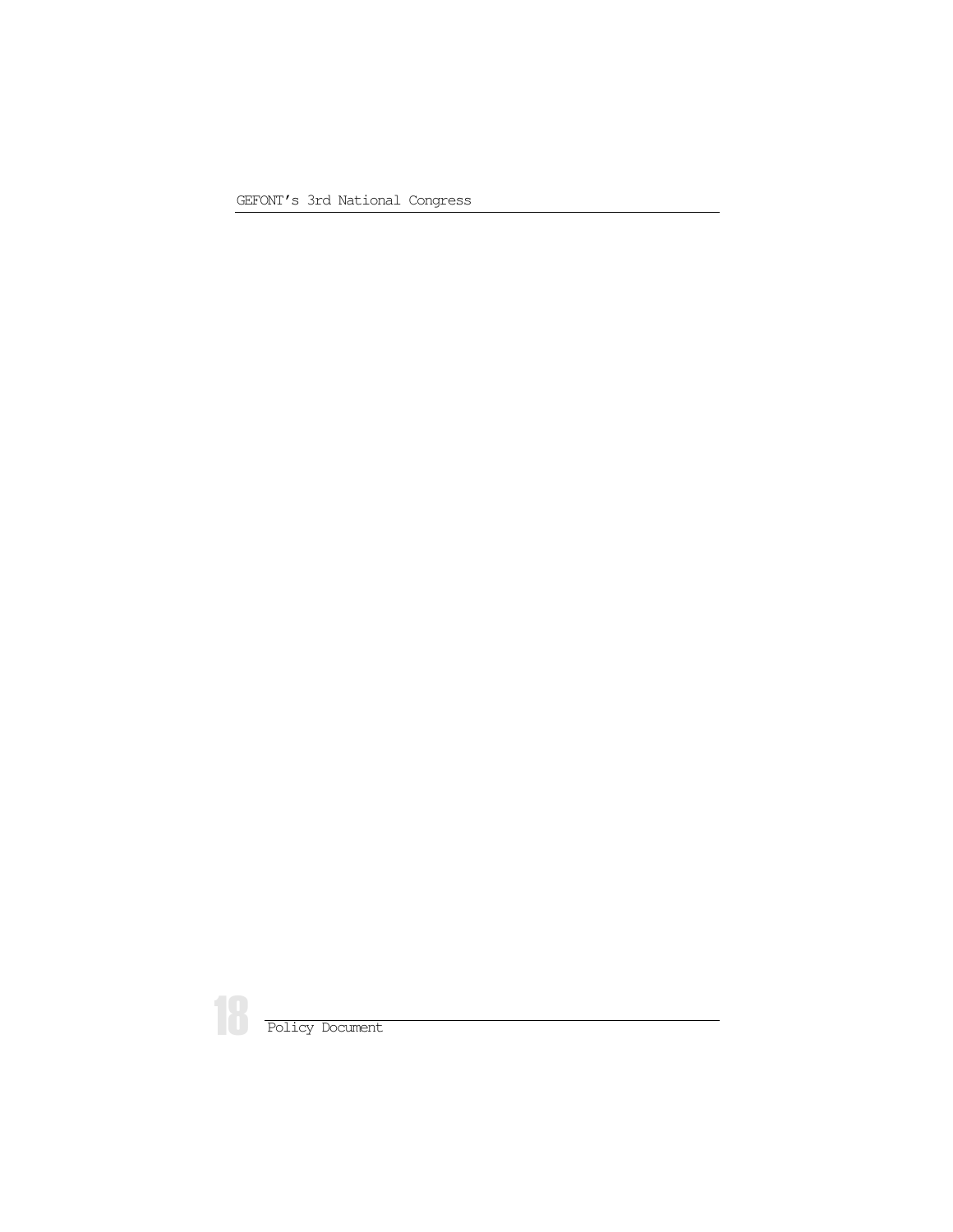# **MOVING AHEAD WITHIN THE FIRST DECADE**  $\int_{\mathcal{C}}$  21st

The 80's and 90's of the recently past 20th Century have proved that the union movement cannot go ahead only through the traditional union works as in previous decades. Declining union membership in all the continents has created a big challenge to the unions. As a result, unions have already started to modernise themselves and to expand the style of thinking, techniques and area coverage of activities from the concluding decade of the 20th Century. In addition, it is also observed that the effectiveness of and attraction towards trade unions have sharply declined in various parts of the globe because of the involvement of NGOs and consumer organisations in some of the labour issues. The emerging challenge from the NGOs has also compelled the trade unions to go ahead with new strategies. The need to change traditional thinking, working style and activities of unions has become more relevant as a result of globalisation, expansion of TNCs, offensive monopoly capital, intensifying consumerism, informalisation of labour, changes in the patterns of employment and sharply weakening protectionism in international trade.

GEFONT is constantly evaluating the realities and is always prepared to reorganise & systematise its vision, mission, programs and plans in accordance with the new realities. So GEFONT has determined its vision statement to be 'Socialism for dignified working class and prosperous life'. In order to translate this vision into practice, GEFONT has reviewed and revised its policies.

# **1. Politics, Political Party and Trade Unions**

This decade is quite different from the previous ones with regard to political realities. The form of Nepali politics has undergone significant change in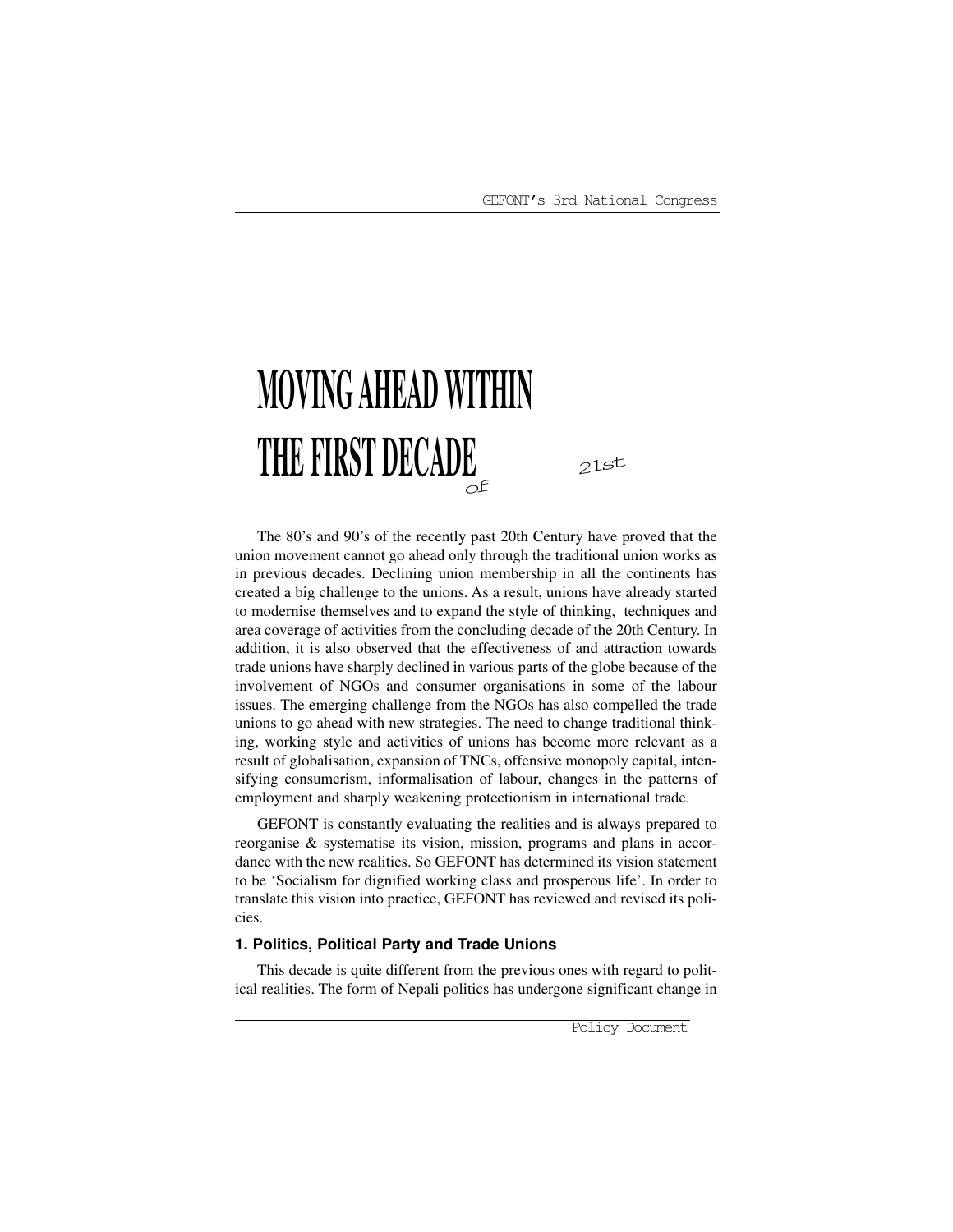this decade. Absolute Monarchy is now transformed into Constitutional Monarchy. Party-less autocracy has collapsed and multiparty parliamentary system has been established. This outstanding change is the outcome of the continuous political struggle and sacrifices of the people.

However, political parties and political leadership could not work to satisfy the expectation of people. Honesty and cleanness of the leadership have come under question marks. Political morality has weakened and corruption has flourished in an effort to become institutionalised. Unstable government is also one of the salient features of this decade.

Division and heavy contradictions within political parties have been effective in national politics. During the period, even CPN-UML, in spite of its strong organisational structure, had to face division in its parliamentary party. Though UML was able to minimise quickly the adverse effect of division on its party organisation, a psychological frustration crept into the feelings of the people. Resultantly, it has to come down from the strong probability of forming majority government to limit itself in the position of main opposition party in the general election of May 1999. Just before UML, National Democratic Party also became divided into two factions of two top leaders of that party. Ruling Nepali Congress is facing extreme conflicts between Bhattarai and Girija groups, which resulted into the division of its sisterhood organisation Nepal Trade Union Congress, but party itself is like a broken glass into hundreds of pieces just in the unity based on poor old wood frame.

Splinters of the political parties with new name and flag were totally disqualified by the people in the general election of May 1999. The CPN-ML, the dividers' group of CPN-UML and NDP (Chand), the dividers' group of NDP could not gain even a single seat in the parliament.

The later half of the decade has faced terrorist activities launched by CPN (Maoist) based on its ultra leftist thought in the name of peoples' war and it has also become a part of national politics in this decade.

With the use of extremely unfair means, Nepali Congress has acquired majority anyhow in the parliament and its government is just in existence in a situation of very serious internal conflicts of the party. The government does not seem to dig out any path strategically for the socio-economic development of the country.

CPN-UML and Nepali Congress are the two mainstreams if we analyse present national politics. However, there were effective self-centred activities and power sharing by small parties during the previous hung parliament, but it proved to be a short-term phenomenon. Therefore, it is clear that national politics of Nepal is moving ahead through the two mainstreams, though there

Policy Document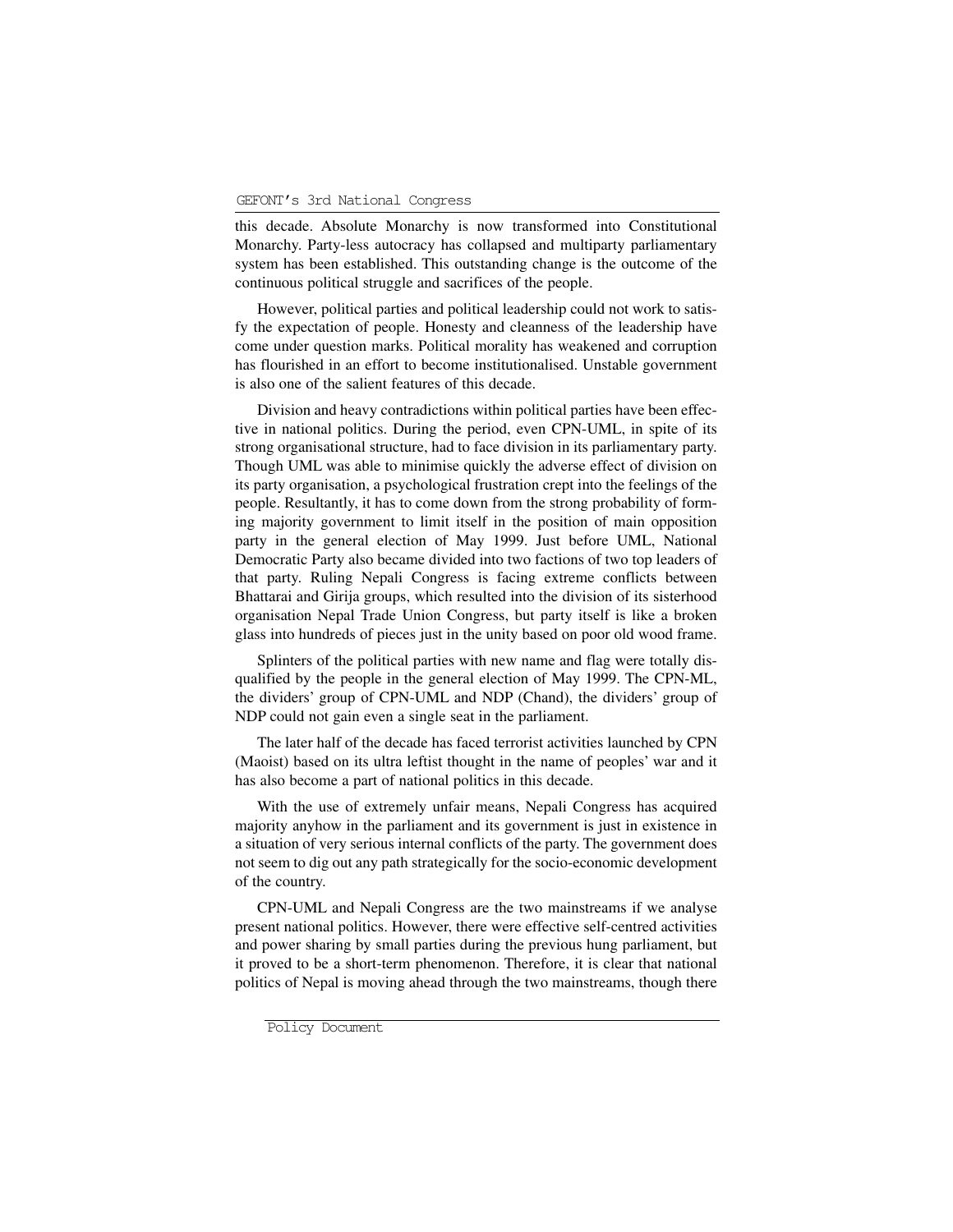may be giant contradictions and factions in the two parties in their internal politics.

NC represents the interest of big businessmen and feudal landlords in national boundary and serves imperialism internationally. CPN-UML, on the other hand, is committed to scientific socialism and its pro-worker approach has shaped its role to be favourable to the labour movement of the country. Nine-month minority government of UML and its participation in sevenmonth coalition government was a period of pro-worker legal reforms.

National political environment is favourable for labour movement to expand the size and take a dynamic shape. Through the proper utilisation of this favourable environment, there are adequate opportunities to dynamise labour movement and to increase successful intervention in national policies.

Labour movement, now, has developed itself as a national and planned movement from an uncontrolled, spontaneous and scattered among the enterprises. From the limited activities in organised sector, the coverage of the movement has now widened to include agriculture, white-collar services and the entire informal sector. International relation has been developed very fast and the image of GEFONT is established as an active and energetic organisation.

The process of policy intervention has moved ahead. Participation in various forums has increased for policy and implementation with regard to a number of labour issues including labour laws and labour policy. GEFONT is, now, well established as the effective social partner.

Trade union movement is gradually gaining high political importance and the sensitiveness of the political parties has increased with regard to their relationship with labour movement.

In this situation, whether trade unions should be political or apolitical is an irrelevant question. Trade unions can not be non-political. Trade unions are the representatives of working masses and working masses are in majority in every society. If militant organisations having involvement of majority people become non political, there will be no participation of majority people in the policies and programs of the state, which is to be strictly avoidable in democracy with the viewpoint of socio-economic development.

Trade union movement in itself is an active form of working class politics. Trade unions may be inseparable organ of any political party or may have independent status in close relationship with any political party/parties or the independent umbrella of federations having different party affiliation. But there should not be the conflicting games of political parties within the structure of a trade union.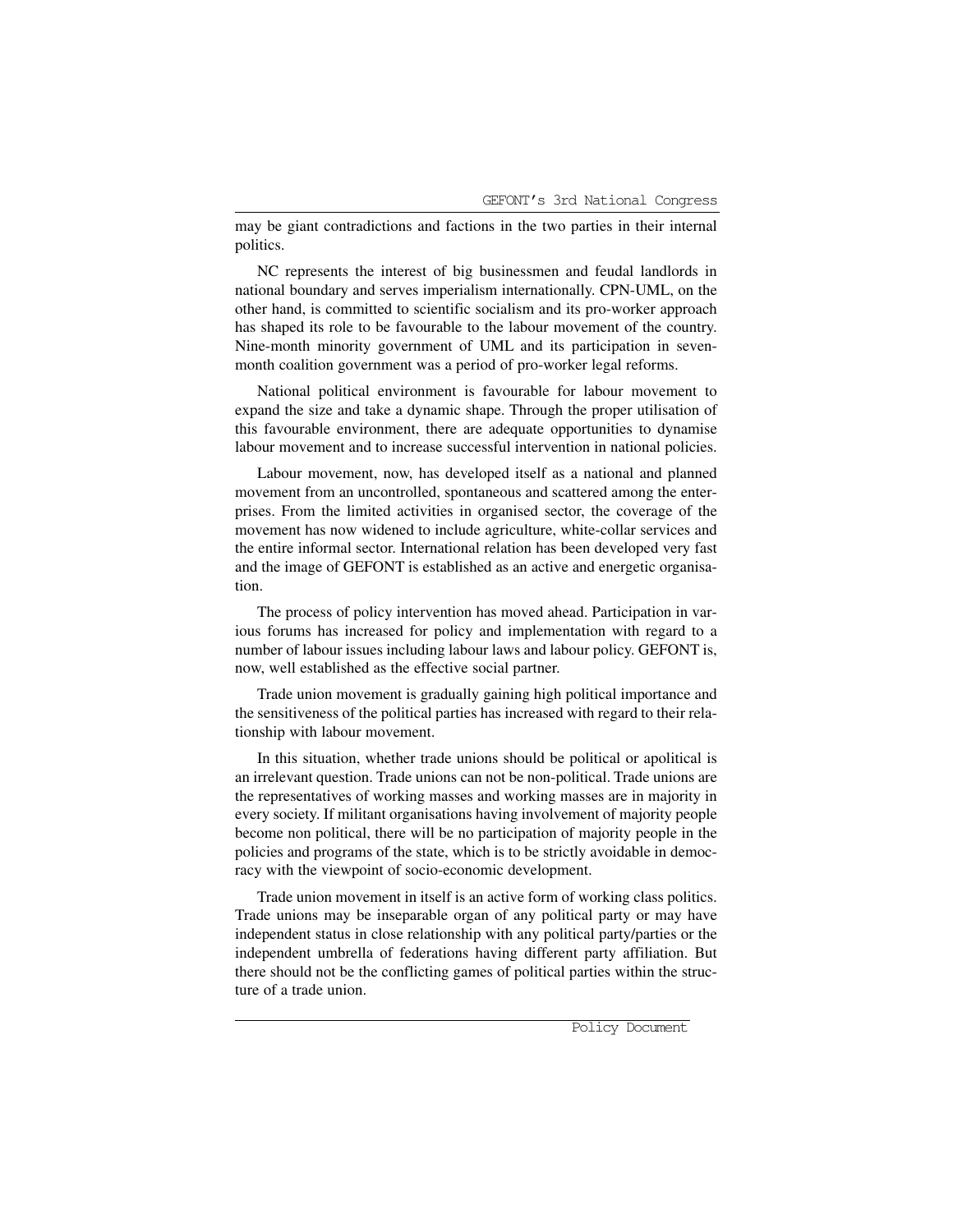The trade unions may have partnership and hand in hand relationship with political parties or any particular political party. Active orientation towards this type of relationship is the ideal of trade union movement. We are determined to go hand-in-hand with the mainstream of Nepalese left politics.

We believe that there should be a simultaneous balance between independent functioning and intimacy in the relationship of political party and trade union. If both party and trade union maintain honesty with respect to the partnership and hand in hand relationship, independent functioning of trade unions and intimacy between political party and trade unions can be maintained. We are in strong favour of this type of relationship.

On the basis of these realities, we believe that CPN-UML may be a good partner as it is going with a firm belief in clear pluralistic socialist ideology through its program of People's Multiparty Democracy, which is favourable for the interest of workers and for the labour movement.

# **2. International Trade Union Movement**

**World politics and trade unions:** While reviewing the world through a political perspective, we find the past two decades as the decades of important events. The period of 1980-1995 is a period of the end of cold war power balance and defensive socialism & offensive capitalism. But the half of the decade (1995-2000) has been a period of the symptom of the revival of socialism.

Offensive capitalism in the form of Globalisation is being opposed even within capitalism itself. But this voice within capitalism is just based on liberal humanitarian approach and it does not advocate for fall of capitalism in favour of socialism. It is also because of the fact that several past decades have created distaste in people in one party image and bloodshed change associated to the former exercise of scientific socialism.

Pluralism is the living reality at present. Change based on arm is not the only way for change. Patience and continuous effort is more important for change. These decades have also proved the reality that arm and force are to be used only if inevitable.

Contemporary politics should be viewed through these realities and we should be free from the impatience for hasty violent change.

In contemporary world politics, Socialism is again on rise after pushing off the failures of the past, though imperialism and capitalism are still offensive. New process of thought has started. A new phase of socialism hand in hand with pluralism has begun. Now, the thought of considering socialism as a destination has gone to a corner and the thought of considering it as the continuous process & a great journey is being gradually accepted. Therefore, vio-

Policy Document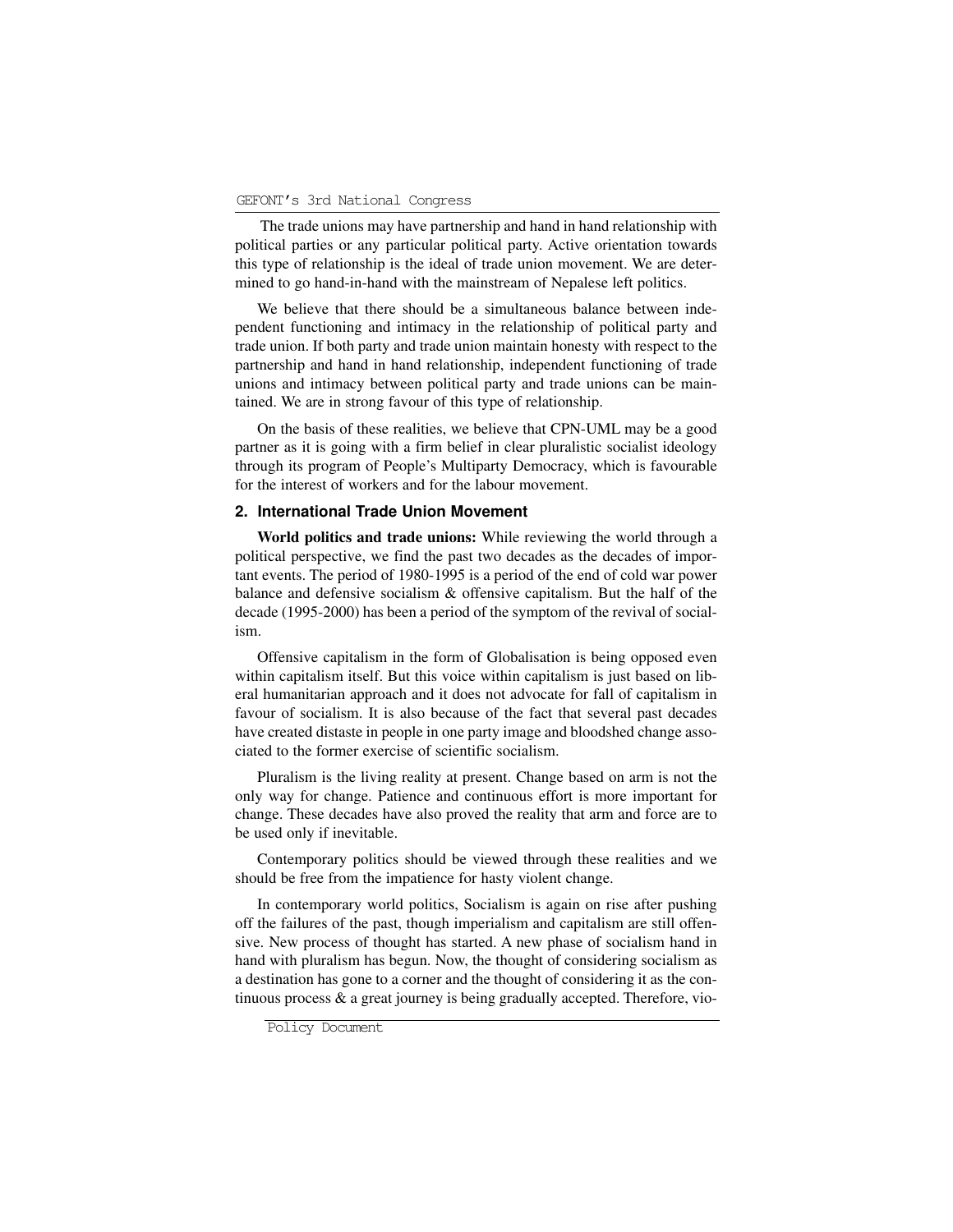lence based traditional path for change is not the only route and a number of alternatives are now opened.

Resultantly, revolutionaries and advocates of drastic change & social transformation have now started to adopt democracy with pluralism in one way or another for the continuous journey of socialism. We have always accepted socialism as the way of life and a continuous journey for the achievement of certain objectives. We are committed to the democracy with pluralism and to the concept of using multiple methods and alternatives.

Moreover, There have been outstanding changes in the trade union movement of the world. ICFTU, as a centre of anti socialist groups, has expanded itself to a large extent. WFTU, shouldered by the former USSR, is under crisis and has become weak. The role of other international trade union centres in world trade union movement is not effective, whether it is Christianity based WCL or Anarcho-syndicalist IWA.

Absolute non-alignment has also lost its importance. In every issue, involvement and resistance has become an inevitable truth. Opposing in an isolated manner from a far outside corner, now, doesn't have any role. Therefore, the old method of boycott in case of differences with respect to thought & working style is not practical. Instead of boycott and isolated opposition, **respected involvement and firm resistance** in various international forums is our stand for the days to come.

On the basis of these analyses, we have been participating in various ITSs related to ICFTU. We have adopted the policy of affiliation of our federations with the ITSs, which extend their friendly hands. CUPPEC Nepal representing construction workers and NICIWU of chemical & iron sector have been affiliated to IFBWW and ICEM accordingly.

However, it does not mean that the validity and role of independent national centres is declining. The role of ACFTU China, CITU India, KMU Philippines and so and so forth have significant role in the trade union movement of the world. As an independent national centre, the role of GEFONT is also being recognised by the outside world and our relative importance in South Asia has increased.

**The Need of Network Formation:** Isolation in each and every sector has become irrelevant and interdependence has become the reality of human life. As a result, formation of networks & blocs and protection of common interest is going internationally in a number of aspects like military, political, economic-commercial, religious-cultural etc.

Networking is necessary for the protection of working class interest against the adverse effects of globalisation. There will not remain any alter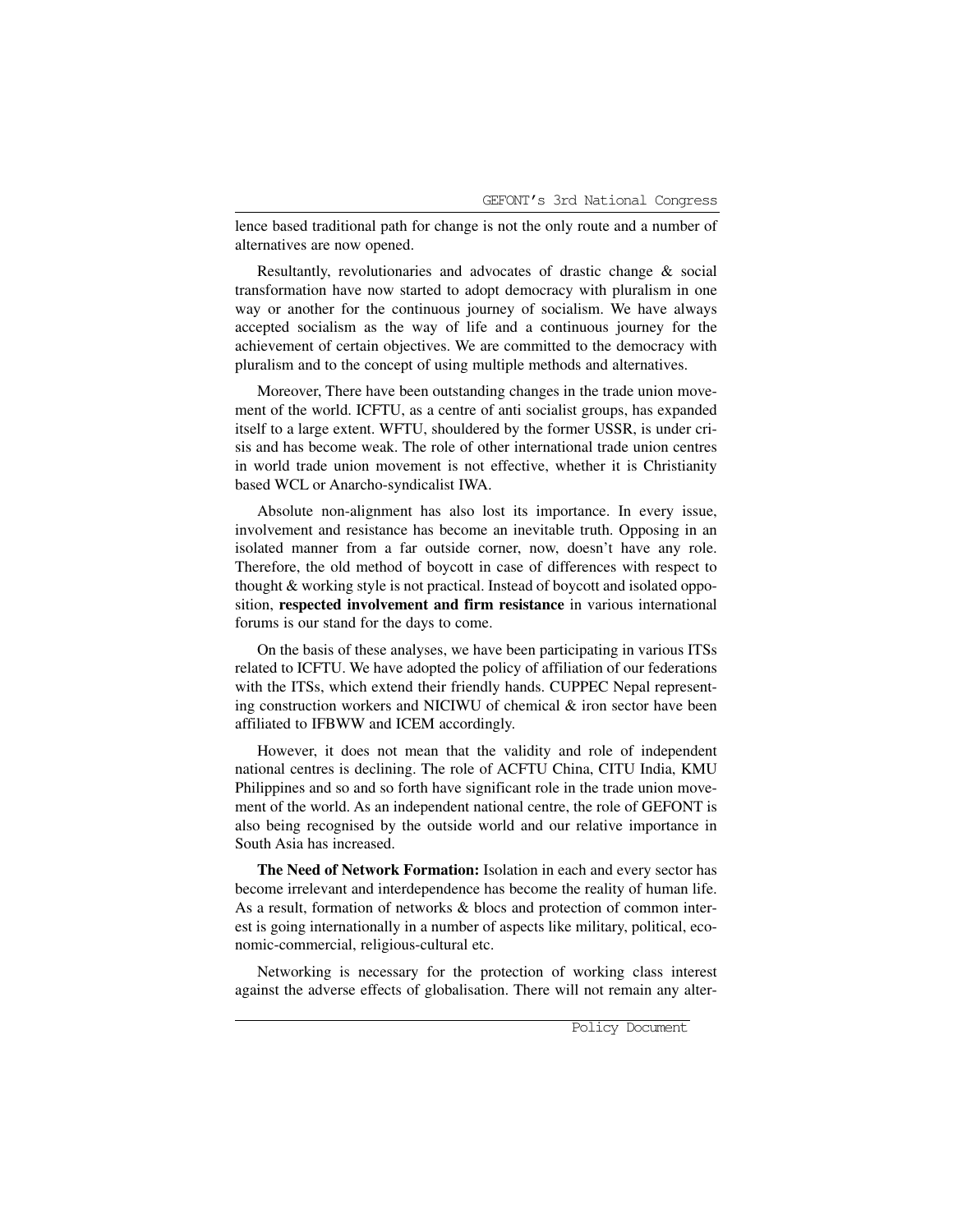native than to surrender in front of MNCs if we could not globalise our solidarity, our struggles and our activities of resistance.

The networks may be effective not only in international level, but also in regional and sub regional level. It may prove to be of high importance to create effective structure among the trade unions of socialist perspective working against imperialism. Even without any mass base, NGO alliances have played significant role in building public opinion on social and consumer issues. Therefore, if we launch forward the alliances of the mass based trade unions with real commitment  $&$  concrete work plan; it will be possible to pursuade imperialism, TNCs and their obedient national governments to kneel down on various contemporary issues. If the mere campaigns like Clean Cloth Campaign and Ethical Trading Initiatives can play significant world-wide role, why not the role of effective trade union alliances will be gainful ?

Considering acute poverty, similar life style and common nature of the problems in SAARC countries, the need of forming an open & liberal trade union network is evident. It has become relevant after the establishment of World Trade Organisation. We should be ready to play our role in order to form such a South Asian Network, if it becomes possible.

## **3. Unified Trade Union Movement**

**Why Unified Movement:** Globalisation has blurred the life, interrelation, activities and the world in such a manner that it is, now, useless to oppose from a far corner and in isolation. It is possible to resist offensive campaign of capitalism and imperialism in the form of globalisation and to develop socialism only through the continuous and wide unity of workers. The only solution is the formation of integrated national movement based on elimination of existing divisions and unity of all types of workers. A New World on the solid ground of justice and equality can be built on through strong national trade union movement and strong international solidarity.

National movement cannot be strong without integrating the workers of vast majority agriculture, fast expanding service sector and comparatively slow & stagnant manufacturing in our realities. Otherwise no effective and decisive intervention is possible. Moreover, without effective & decisive intervention, neither the resistance movement against imperialism nor safeguarding the working class interest & active journey towards socialism is possible.

Thus, tricolour unity and the movement are the need of the day. Only through this unity, the great campaign for the development of socialist humanitarian world based on justice & equity can be launched forward in order to gain a prosperous life for working masses by developing resistance movement

Policy Document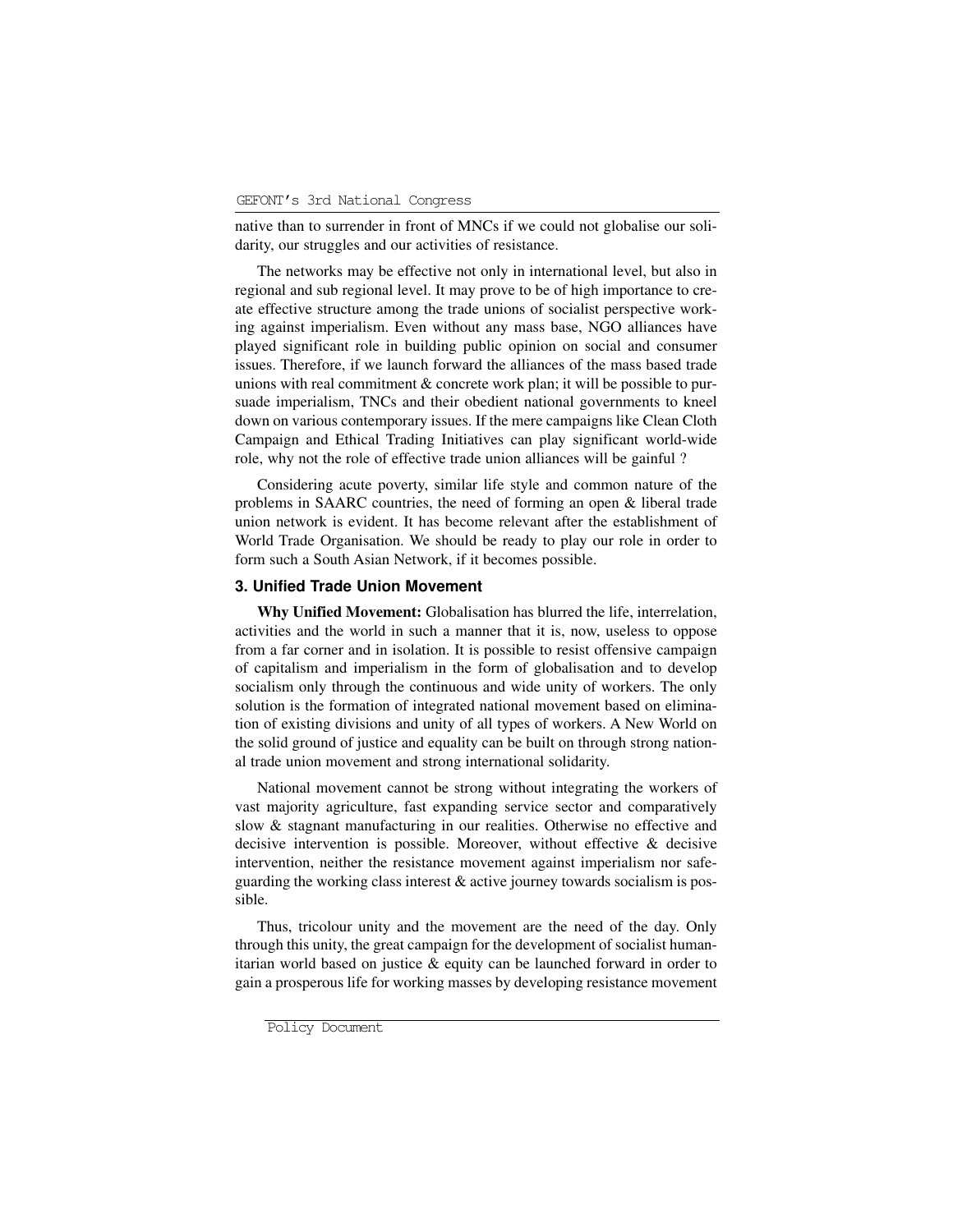against capitalism-imperialism and by social transformation. We are committed to translate it into practice from our part of responsibility.

**How To Go Ahead?** It is a topic of discussion what process in our country will be suitable to realise the above mentioned tricolour unity and unified movement. In other countries, such kind of unity has already gained momentum and the differences between white collar and blue collar workers are no more in existence, although the degree of effectiveness may differ. There are complications to launch it ahead in our country. There is an illusion that professional organisations are totally different from trade unions. Thus, the unions of service sector workers in public enterprises, though registered under Trade Union Act, are still in isolation instead of coming within the wider unity of trade unions. However, rightist unions in the same PEs are directly affiliated to Nepal Trade Union Congress. But in a meaningless effort to form noncongress front in enterprises, left trade unions are in isolation. In the effort to create an umbrella, Professional confederation was established, but it includes all organisation registered under Social Organisation Act, National Direction Act and Trade union Act and does not deserve the legal status to function as a trade union.

In order to unify left unions registered under Trade union Act and to make them effective and decisive in policy intervention, four alternative way outs may be suggested for the time being (though affiliation is inevitable after some years):

- O Direct affiliation to those, which can be affiliated.
- m Developing new federations by GEFONT itself through the mobilisation of workers of the concerned service sector.
- m Developing relationship with those, which cannot come in affiliation, as associated federations with autonomy of functioning and GEFONT control on their international relation and trade union education.
- m Creation of a Progressive Labour Senate as a common forum for all progressive left unions to discuss the labour issues and to work for wider unity.

Among these alternatives, any single alternative or a mixture of more than one can be launched forward for a successful campaign of unified trade union movement.

# **4. Contemporary issues and our position**

**Expanding Globalisation:** Although it began in the name of Structural Adjustment Program through IMF in '70s, Globalisation accelerated only after the defensive position of socialism in '80s. It is further speeded up after the collapse of socialist model of Soviet Union and Eastern Europe. We have categorised the carriers of Globalisation into four groupings: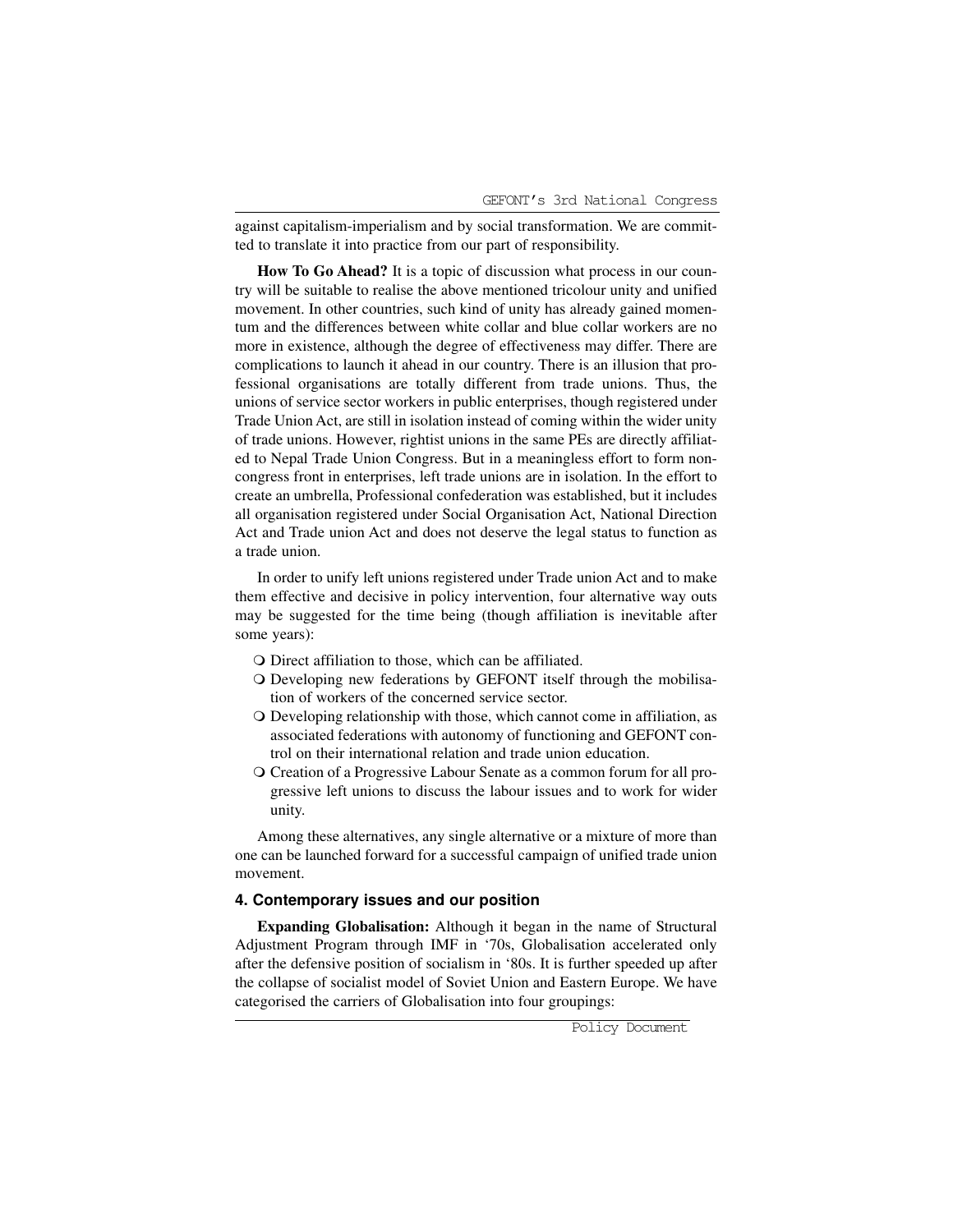- m IMF, World Bank and WTO
- O TNCs
- Q NGOs/INGOs
- **Q** Means of Communication

These carriers have launched economic, social, cultural and environmental globalisation and created few favourable and mostly adverse effects in the life of the people. Technological changes beyond imagination mainly in the area of communication have accelerated the speed of the process of globalisation. In this process, world-wide flight of capital is uninterrupted and everything is being channelled towards the hands of TNCs. Social and cultural life of the people is also adversely affected. The hegemony of TNCs is gradually being established even in rural agricultural sector and agricultural products. Permanency of employment and job security is under heavy attack. Advanced nations and TNCs, through IMF-WB-WTO in economic & financial front and NGO/INGOs in socio-cultural-environmental front, are harvesting high profits and intervening in the life style of the people. Thus, it is necessary to resist adverse effects of globalisation in sub regional, regional and international level through the joint effort of trade unions, POs, genuine NGOs and consumer organisations. In accordance with the norm 'respected involvement and firm resistance', we should be active to safeguard the interest of Nepalese working masses from the adverse effects of globalisation. For the purpose, it will be practical to accelerate the process of developing unified movement of workers of agriculture, industry and service sectors in order to develop national resistance movement.

**Privatisation & informalisation of labour:** Privatisation and informalisation of labour are problems emerged through the process of globalisation. We believe in selective approach with respect to privatisation. We reject the common style of blind opposition and blind support of privatisation of PEs & SOEs. We think the blind privatisation launched in Nepal is absolutely wrong and against national interest. Strictly speaking, privatisation should not be extended towards public utility services (basic services like drinking water, electricity, and telecommunication), schools & hospitals; culture related enterprises, Financial & banking enterprises already working in rural areas, enterprises & services associated to sovereignty of land & natural resources. While privatising others, too, there should be consultations with trade unions and overall homework. Privatisation intended towards closure or liquidation for undue benefits cannot be accepted at any rate. Besides, prior to privatisation of any enterprise, attention should be paid to the following:

Maintaining wages & facilities, safeguarding the interest and job security

Provision of strict restriction to close or liquidate at least before five years

Policy Document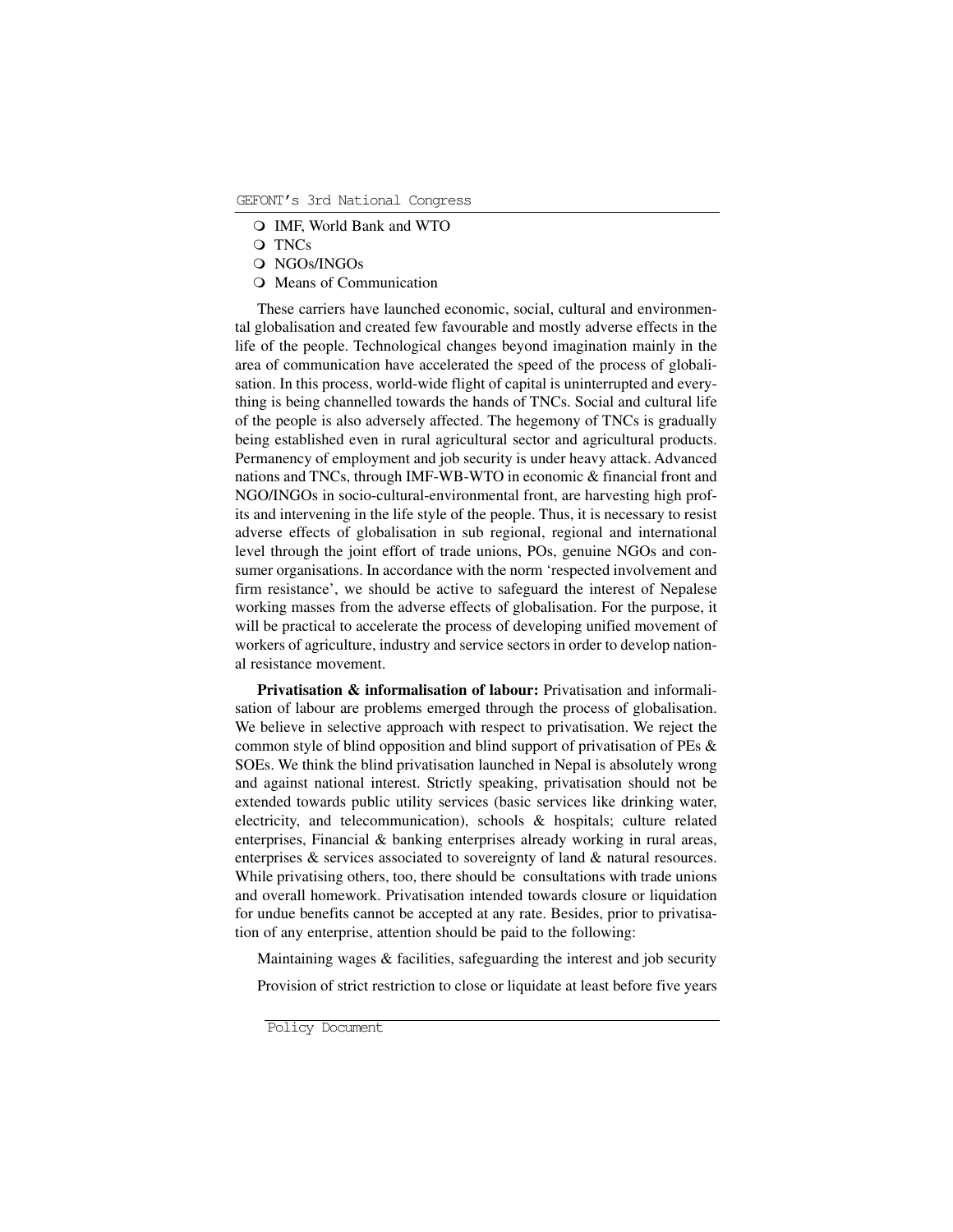Increase in capacity utilisation

Strictly 'no' to the individuals and firms with too little capacity to operate the enterprise.

Similarly, in order to stop informalisation of labour in the form of casualisation & contract and to ensure the job security, union activity in enterprises has to be intensified and the issue of job security is to be raised in all bipartite & tripartite forums.

**WTO:** The World Trade Organisation established in 1995 has joined hands with IMF and WB and has become more offensive. It is active in favour of trading interest of advanced nations by an endeavour to restrict the export trade of developing nations through the creation of linkage between labour & international trade and between environment & international trade. As we believe in simultaneous upliftment of national interest and workers' interest, we oppose the policy of WTO to link labour & international trade. We feel it practical to activise the role of ILO effectively and to develop suitable mechanism with respect to labour standard. The implementation of labour standard through the framework and mechanism of WTO is just a showpiece in our analysis. Thus we view the activities of WTO in connection with the resistance against the adversities created by globalisation.

**NGOs:** Most of the NGOs and INGOs are working under a tendency of 'Project just for projects'. However, a few have also worked in favour of working people. In this process, the campaigning of some NGOs with heavy publicity on particular labour issues has affected the effectiveness of & attraction towards the trade unions. So we should have a balanced approach towards NGOs. We may have to work in collaboration with those raising labour issues genuinely. Likewise, we should be alert towards their undue activities going against workers in the name of the benefits of workers.

**Export of labour:** In order to balance the uninterrupted flight of capital, export of labour has become necessary for developing & least developed countries like ours. But it is to be noted that mobility of workers of all countries in every country is not practical. Considering our socio-economic conditions and the structure & level of employment, Nepalese economy does not have a status of importing labour from outside. Therefore, in spite of export of labour being necessary in our case, our country cannot import labour excluding some technical difficulties.

**Industrial policy:** Existing industrial policy, though focussed towards attracting FDI, has not been successful in this regard. On the one hand, the policy of liberal market economy is adopted and on the other, incentives (if 'protection' may not be the correct word) are necessary to native entrepreneurs in various sectors. In the absence of adjustment & proper balance

Policy Document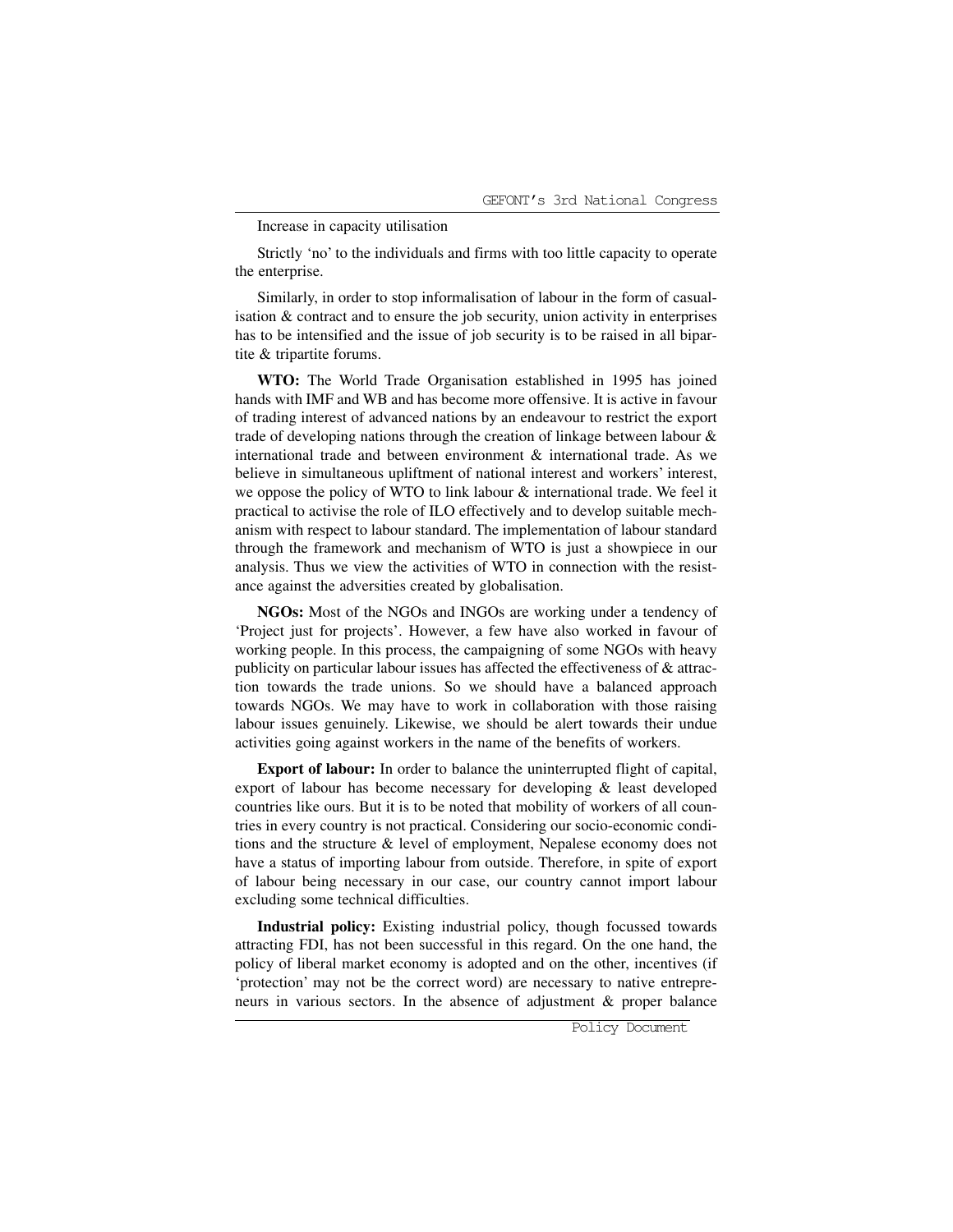between liberalisation and incentives, industrial environment of the country is not inspiring neither to the native entrepreneurs to flourish, nor to the FDI to come ahead without hesitation. Therefore, it is essential to revise the existing industrial policy by making it more practical in priority sectors as well as export-oriented production. Incentives should be given to the areas of labour intensive technology.

**Education policy:** Existing education policy of the government has continuously remained in a transitional phase instead of being stable, balanced and farsighted. As a result, in this race of liberalisation, higher education and technical education is gradually going within the fold of only high-income families. On the contrary, even primary education is gradually going out of the access of poor masses, though it is declared free. However, employment income oriented and skill oriented education and development of selfemployment is always given high emphasis in policy level, but practical aspect is very weak. So our emphasis is on this practical aspect.

Public Health Policy: Health facilities are concentrated in urban areas, because the investment of government in health sector is low and public health policy is also limited to formalities. As the expensive health facilities of private sector are out of the reach of working people, public health policy of the government must also include the development of health co-operatives. It has become necessary to launch health co-operatives also by trade unions, health NGOs and consumer organisations.

**Employment policy:** Looking at the present position of unemployment, the rate is approximately 5%. The major sector of employment is agriculture, where underemployment is nearly 45%. Since majority of the labour force will remain in agriculture for a long time also in future days, employment policy to promote agricultural employment is necessary. Similarly modern service sector is expanding and size of construction sector is increasing in informal sector. So opportunities of employment can be increased through technical skill training. State should pay equal emphasis to industrial employment with respect to quality and productivity, though the size of industrial employment is limited in our country.

**Wage policy:** At present, government has no clear & concrete wage policy with an exception of ad hoc fixation of minimum wages and its review. Suitable and practical wage policy is an urgent need, because wages cover a large proportion of aggregate national income. We are of the opinion that existing four-category minimum wage tradition should be replaced by single national minimum wage system. Above the national minimum wage, sectoral minimum wages can be fixed in different sectors of production and services. Besides, fair wages and higher wages should be based on collective bargain-

Policy Document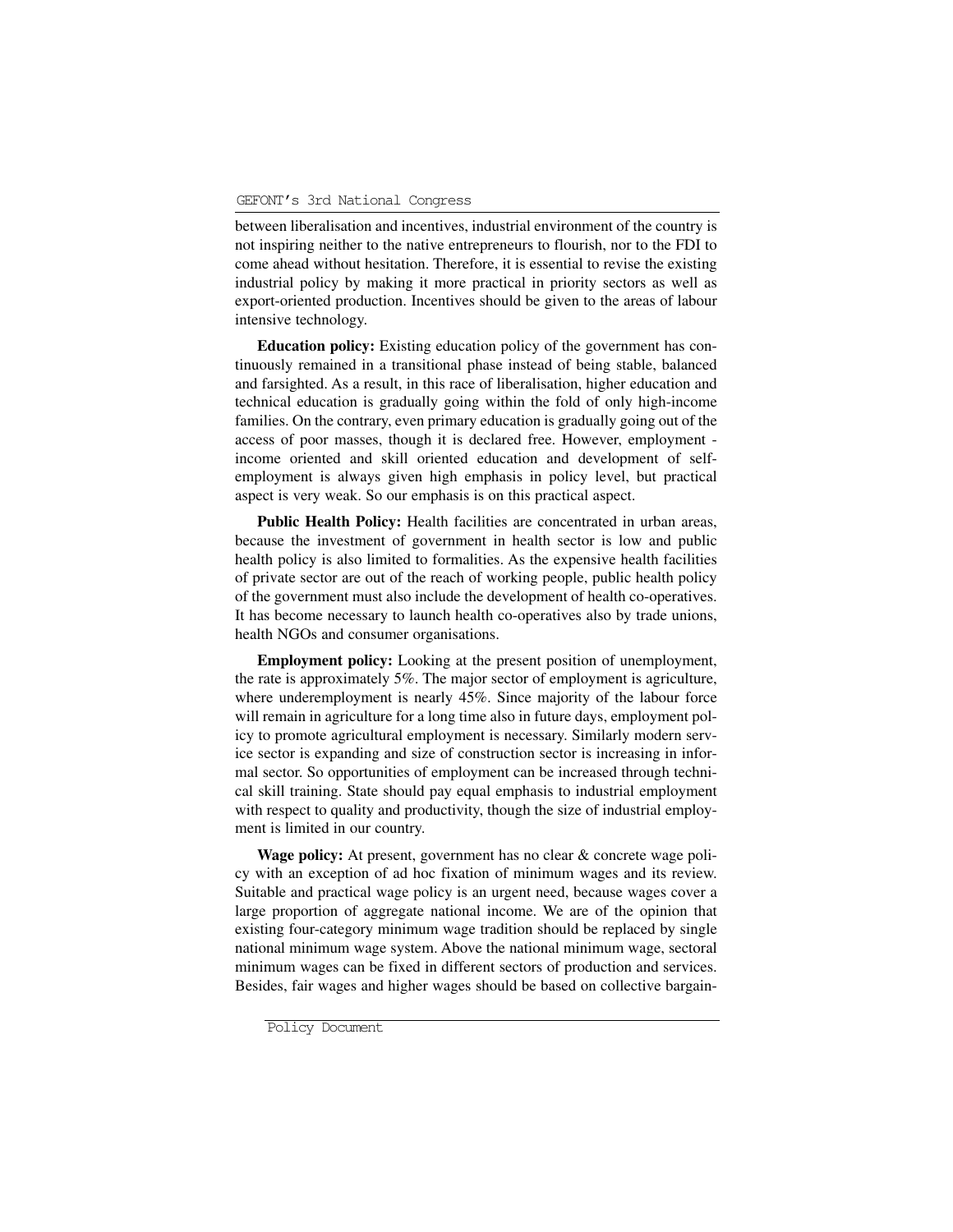ing and productivity. But it is to be noted that wages should be balanced with price hikes and inflation through wage indexation.

**Population & environment policy:** Representative workers' organisation cannot ignore the problems emerged because of population growth, environmental deterioration and increasing urbanisation. These problems are associated also with occupational safety and health. Trade union movement is sensitive in this regard and is positive for the genuine national and international efforts.

Policy of resource mobilisation: Problems in proper mobilisation of resources are acute in existing economic condition of the country. Our tax administration has not proved itself capable in the mobilisation of internal resources. Although VAT has a significant role to play in internal resource mobilisation, its implementation cannot be made effective for the fulfilment of national interest without a capable, honest & active tax administration. In addition, business community in the name of VAT is exploiting consumers. So the government must be sincere and alert towards the consumer angle. With regard to the mobilisation of external resources, the ill culture of every successive government to feel pride in fetching more and more foreign loans should be put to an end. External debts must be used productively. External financial assistance and aids should be channelled towards those sectors, where maximum utilisation is possible.

**Communication & cultural policy:** The effective mobilisation of mass media in favour of working people of the country and for the protection of sound cultural values is an urgent need of the day. On the basis of competition and efficiency, it is imperative in our part to defend the humanitarian aspect of our culture, which is being polluted by the impact of western mass media. Unfortunately, the existing activities of government in the areas of communication and culture do not show any vision and direction. This situation should be changed and led towards a way out through intensive discussion and continuous interaction. We are always conscious to play our role for the development of democratic culture.

**Workers Participation in Management:** The provisions and mechanism included in Labour Act with regard to workers' participation in management have not been effective in practice. But it is a need to activise the existing ones and to develop new mechanism for the protection of workers' interest. Our emphasis is towards effective participation, because it will be fruitful to launch different aspects of workers' interest through it, but if participation becomes inactive, it will be harmful for the entire movement. We are in favour of fruitful and effective type of participation.

Policy Document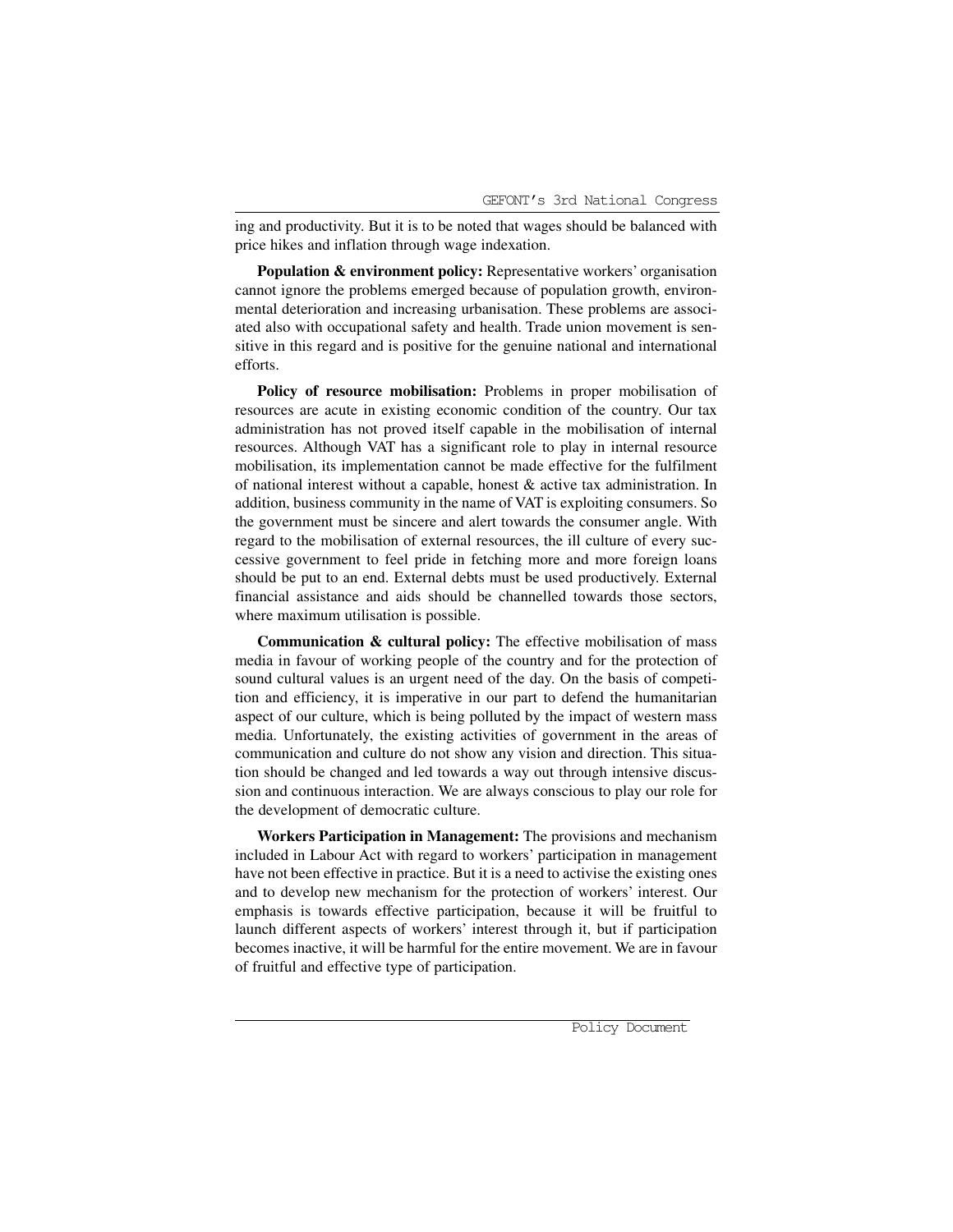#### GEFONT's 3rd National Congress

**Ownership in the enterprises:** Sharing the ownership may also be a measure for working class dignity and prosperous life. However it cannot be implemented in general. Efforts in accordance with the situation may be desirable in this regard. But while acquiring the shares in the enterprises, we should be alert towards the danger of misutilisation of the workers investment in a situation of declining enterprises. In addition, we should pay attention to its impacts on class structure and class transition. Therefore, long-term impacts cannot be ignored only by focussing attention on short-term positive aspects of share ownership.

**Social security and Labour Laws:** A negative approach in employers towards job security and their voice for hire & fire policy is increasing from their corner. They are raising their demand for revision in labour laws from this approach. So the question of social security has become more relevant in this regard. It is the urgent need to establish social security system and social security fund to operate a number of schemes covering both formal  $\&$  informal sectors of work even in a phase-wise manner. It is important also from the viewpoint of poverty alleviation and workers' welfare. It is essential to extend the social security system, because existing provisions are insufficient, solely employer dependent and limited to a small portion of the total workforce. For the purpose, labour laws are to be revised to establish contributory fund for social security.

**Productivity:** Technical skill and efficiency is most important in the present era of competitiveness. Suitable productivity policy is essential to improve work culture and to develop multi-skilling, because collective bargaining will be strong on the basis of higher labour productivity and competitive capacity. The productivity policy of government is more formal instead of being practical. Also the non-government sector has very little and negligible contribution & investment for the growth of productivity. There is very important role to be played by employers and the government with regard to on-the-jobtraining, retraining and to create sound working environment. Our emphasis is to launch special technical  $\&$  skill training for productivity increases even within our trade union education program. Favourable impacts can be created for the socio-economic development & transformation and also for the desirable development of productive forces, if all concerned work for productivity movement.

**Social discrimination:** Our ideal is to eliminate all kinds of social discrimination including gender discrimination and to develop equity based society. In order to create an environment of gender equality in the work places, equal opportunity in education, training, employment and wages is extremely important. We are committed to participate actively in social reform campaigns for the recognition of work & contribution of woman workers in fam-

Policy Document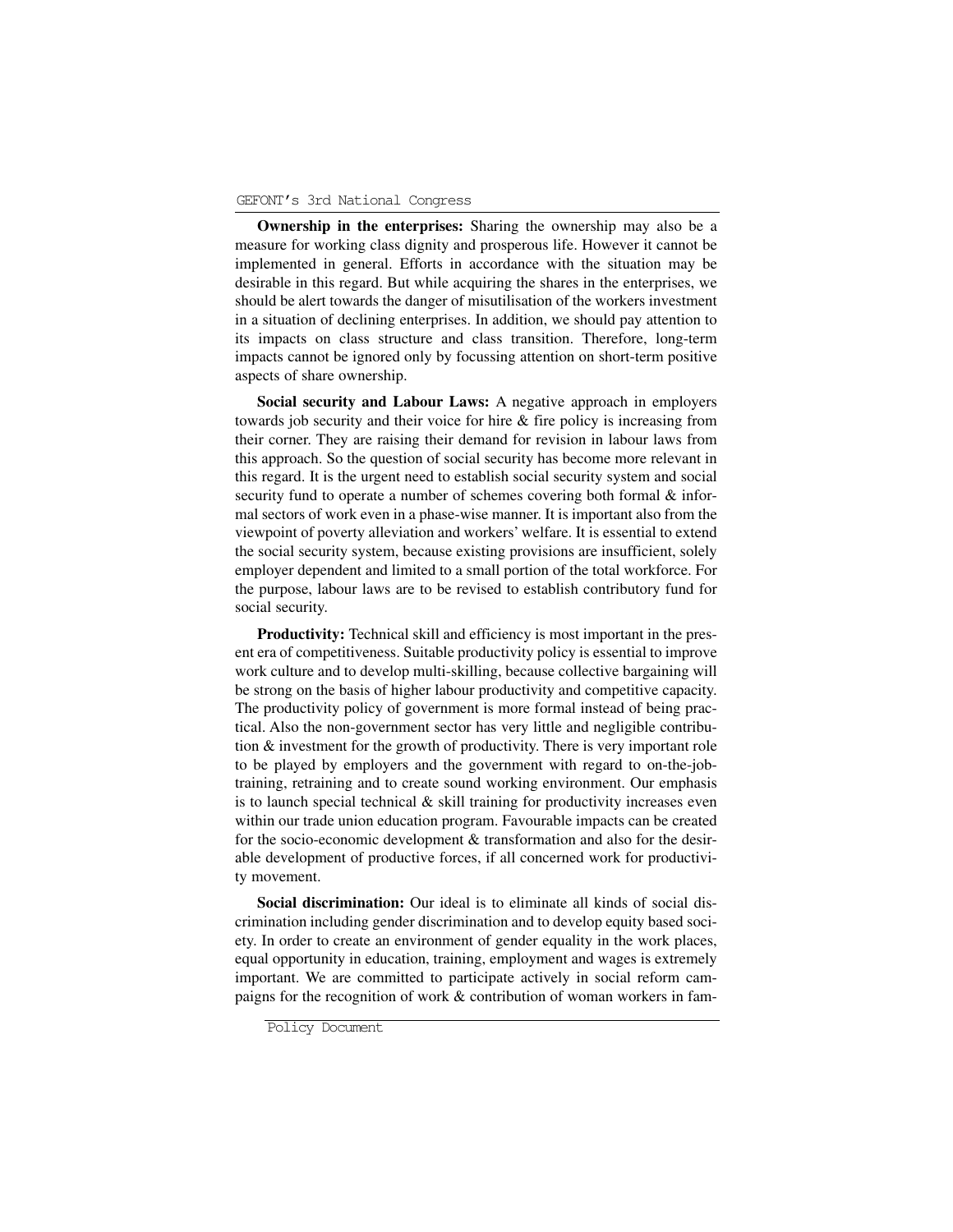ily & society. The entire movement is sensitive against inhumane activities and crime related to girls trafficking. It is our priority to establish gender equality and move forward pro-worker social transformation. Caste discrimination is also a part of social discrimination and the movement against it is a part of the responsibility of trade union movement.

**Participation in politics:** With the viewpoint of policy intervention and effective implementation, representation & participation of labour movement in various political entities and forums is essential. From this angle, advantages and disadvantages of the participation in House of Representatives, National Assembly, DDC, Municipalities and VDCs have to be calculated. But it is to be noted that no one can misuse the political posts  $\&$  prestige for their own benefit. While sending the representatives from the union movement in such political units, main agenda should be the interest of the union movement. The leaders and workers should not have an approach to leave labour movement while participating in these political units. Instead, they must have a mentality of shouldering responsibility as a division of work of the labour movement. Thus it is imperative to move on for lobbying in order to send those leaders & workers, who are clear, determined and committed. In spite of this policy in national level, decisions to participate in local political units like DDC, VDC &Municipality should be taken under the local needs  $\&$ benefits of the organisation.

**Workers Co-operative:** During the last term of the NEC, we could not exercise workers co-operative in practice. Study of different experiences and of practices was conducted. For the coming days, concept of developing service oriented co-operative and launching workers co-operative program with basic priority to health co-operatives has now become desirable.

# **5. Class structure & Struggle**

New changes have been observed in the class structure of Nepalese society and new layers are emerging. Now, the working class is being converted into working class groups because of the emerging new layers within the class itself and entering new layers with widening process of integrating labour movement. Within the working class, the group of proletariat is very small and under this, too, industrial proletariat is negligible in number in comparison to the number of rural landless agri-laborer. Now, the various income groups of petty bourgeois working community are coming under the fold of working class. The major portion of the industrial workforce is still based on its paternal land property. Therefore, GEFONT cannot go ahead with outdated class analysis by ignoring the changes in class structure while reviewing & modifying policies and setting programs. So we are conscious towards the need of launching struggle in wide range and through various measures. Our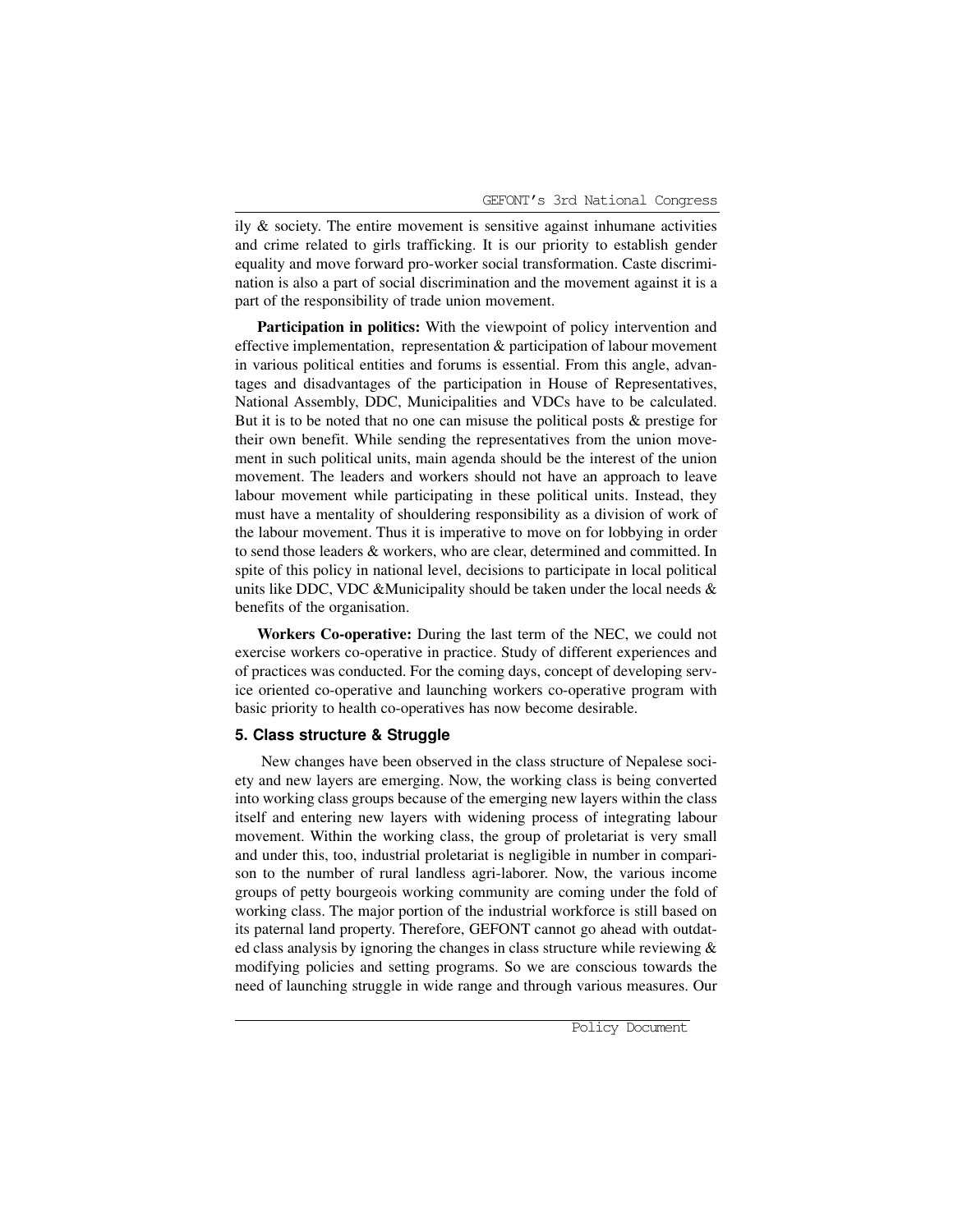belief and experience is clear that social transformation and change will be led by class struggle based on practical & farsighted approach instead of lip based offence.

Local struggle can be developed in rural areas on the basis of issues of land, wages, social security and human self-respect. Likewise, local struggles in urban & formal sector can be developed on the basis of wages, social security, job security and human dignity. On the strength of local struggles, movement in the national level can be made more energetic. Again through the movement of national level, local struggles can be made more effective and energetic. This will dig out easy route for reforms and will enhance the morale of the working class. It will in turn strengthen the power and form the base for overall transformation of Nepalese society. By moving forward through this track, we are active and committed to achieve our mission of 'Socialism for dignified working class & prosperous life'.

## **6. Action focused policies:**

Based on above analysis, our activities for the forthcoming days have to be moved forward through the following action policy categories:

**Agriculture focused policy** - Agriculture is still the major occupation and way of life of Nepalese working class. The large proportion of wage earners is dependent on agriculture. So it is natural to give priority to the task of unionisation of agricultural workers. Focus point of our activities in future will be to ensure large participation of agricultural workers in labour movement through our efforts to have a sound structure of wages & social security for them.

**Service focused policy** - A number of unions related to various white-collar services are still outside the mainstream of trade union movement. Our activities will be centred on making the service sector workers to enter the unified movement and on protecting their interest effectively through different measures.

**Social issue focused policy** - The list of the responsibilities of trade union movement related to social transformation is increasing. We will extend our activities on various issues of child labour, woman workers, forced labour, unfair labour practices, socio-economic aspects of consumer life and environment.

**General union work focused policy** - Under general union work, membership of our organisation will be categorised into paid up membership, signatory membership and supporting membership. With the viewpoint of the protection of the rights of all types of members and non-member workers, our

Policy Document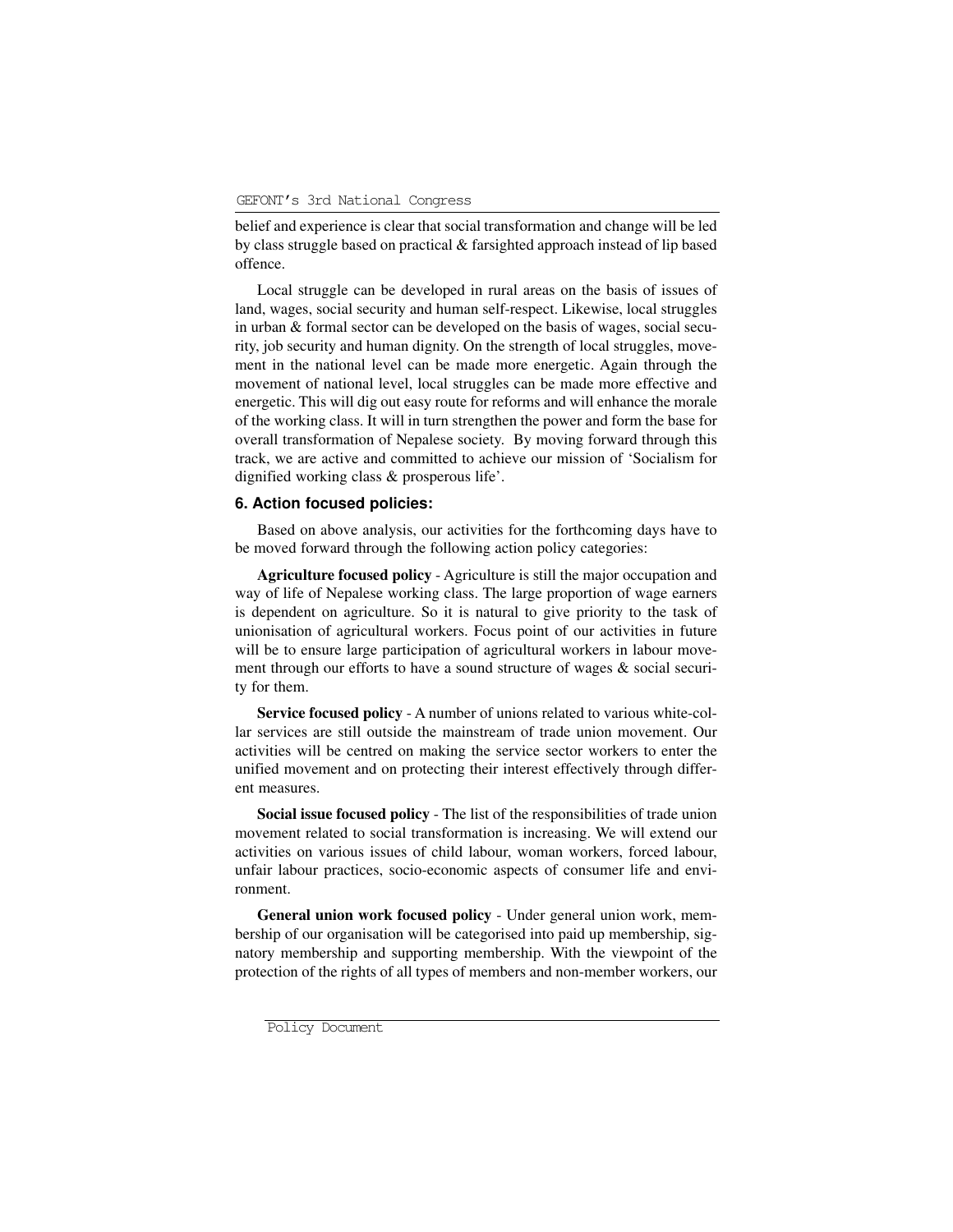general union activity will be focussed on trade union education, collective bargaining, social security and labour laws.

**Big Business House focused policy** - Suitable mechanism and the steps accordingly will be taken to establish uniformity in minimum facilities and wages in the enterprises of big houses. The policy of single collective bargaining with each of the big houses for all of its enterprises will be forwarded.

**TNC focused policy** - Policy of direct collective bargaining by confederation itself with TNC enterprises and Joint Ventures of their involvement will be launched forward in order to create suitable mechanism for uniformity in terms & conditions of employment, wages and facilities

**Member focused policy** - It is essential to develop union movement & organisation itself as a common home with high humanitarian sensitiveness. So, the organisation has to play appropriate role to solve individual as well as family problems of the members. It will inject more energy to the dedicated activists. Thus it is necessary to start suitable programs through financial department of GEFONT.